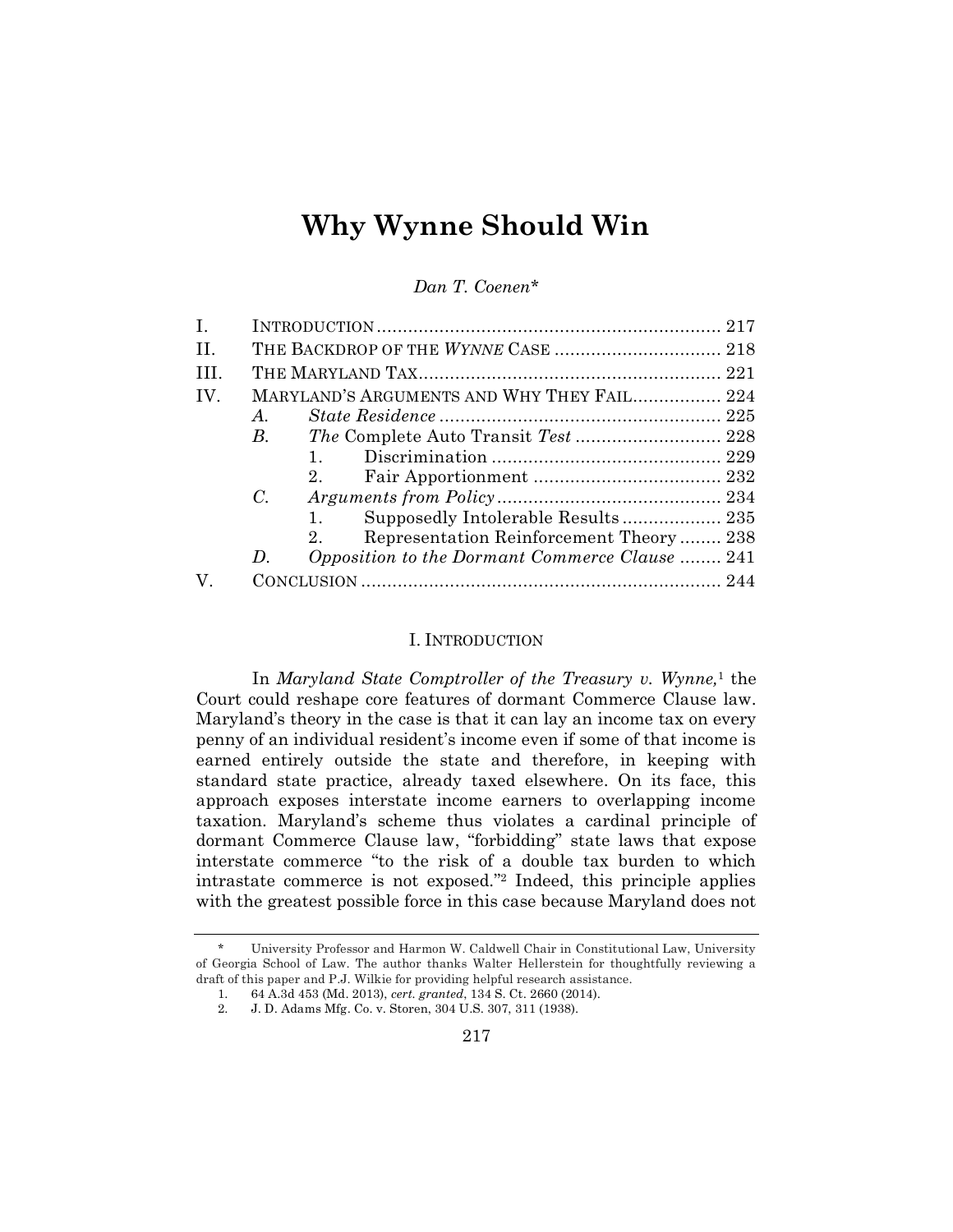merely expose taxpayers engaged in interstate commerce to the risk of a double tax burden or even "serious concerns of double taxation." 3 Maryland essentially guarantees double taxation by taxing its residents' out-of-state income in all-out fashion while giving only partial credit for taxes paid elsewhere on that same income. Nor can Maryland defend its taxing system on the ground that, although unorthodox, it is "evenhanded." <sup>4</sup> It is not evenhanded because Maryland, while positing that residence alone should count with regard to taxing the income of Marylanders, simultaneously taxes non-Marylanders when they generate income in Maryland. When it comes to taxing interstate activity, Maryland thus seeks to have its cake and eat it too. In such circumstances, if any, the overriding safeguard against "multiple taxation" of interstate income must and does apply.<sup>5</sup>

#### II. THE BACKDROP OF THE *WYNNE* CASE

Lurking in the shadows of *Wynne* are complicating elements that might seem to lend Maryland's position a veneer of credibility. A few snippets of language in earlier Supreme Court opinions give Maryland something (if not much) to work with in defending its program.<sup>6</sup> There is a dissenting opinion in the Maryland Court of Appeals that seeks to leverage these passages in the name of states' rights.<sup>7</sup> In a curious development, the Solicitor General has weighed in with an amicus brief that supports Maryland's parochial taxing scheme.<sup>8</sup> And overhanging the case is the recurring insistence of Justice Thomas that the dormant Commerce Clause principle should be abandoned altogether.<sup>9</sup>

5. Mobil Oil Corp. v. Comm'r of Taxes, 445 U.S. 425, 433 (1980).

<sup>3.</sup> Trinova Corp. v. Mich. Dep't of Treasury, 498 U.S. 358, 386 (1991).

<sup>4.</sup> West Lynn Creamery, Inc. v. Healy, 512 U.S. 186, 200 (1994).

<sup>6.</sup> *See infra* notes 31, 36 and accompanying text.

<sup>7.</sup> Md. State Comptroller of the Treasury v. Wynne, 64 A.3d 453, 471–77 (Md. 2013) (Greene, J., dissenting).

<sup>8.</sup> To be sure, the Supreme Court sought the views of the Solicitor General in the case. What is surprising, as we will see in more detail below, is the position taken by the Solicitor General in the case. Also surprising was the Solicitor General's endorsement of Maryland's request for Supreme Court review in this case because no conflict in the lower courts existed on the relevant legal question and no other clear justification for Supreme Court intervention was present.

<sup>9.</sup> *See, e.g.*, Camps Newfound/Owatonna, Inc. v. Town of Harrison, Me., 520 U.S. 564, 610–20 (1997) (Thomas, J., dissenting). Justice Scalia, while also expressing serious concerns about the principle, has relied on stare decisis in concluding that the Court should continue to honor certain core features of the principle. *See, e.g., West Lynn Creamery*, 512 U.S. at 210 (Scalia, J., concurring in the judgment) ("I will, on *stare decisis* grounds, enforce a self-executing 'negative' Commerce Clause in two situations: (1) against a state law that facially discriminates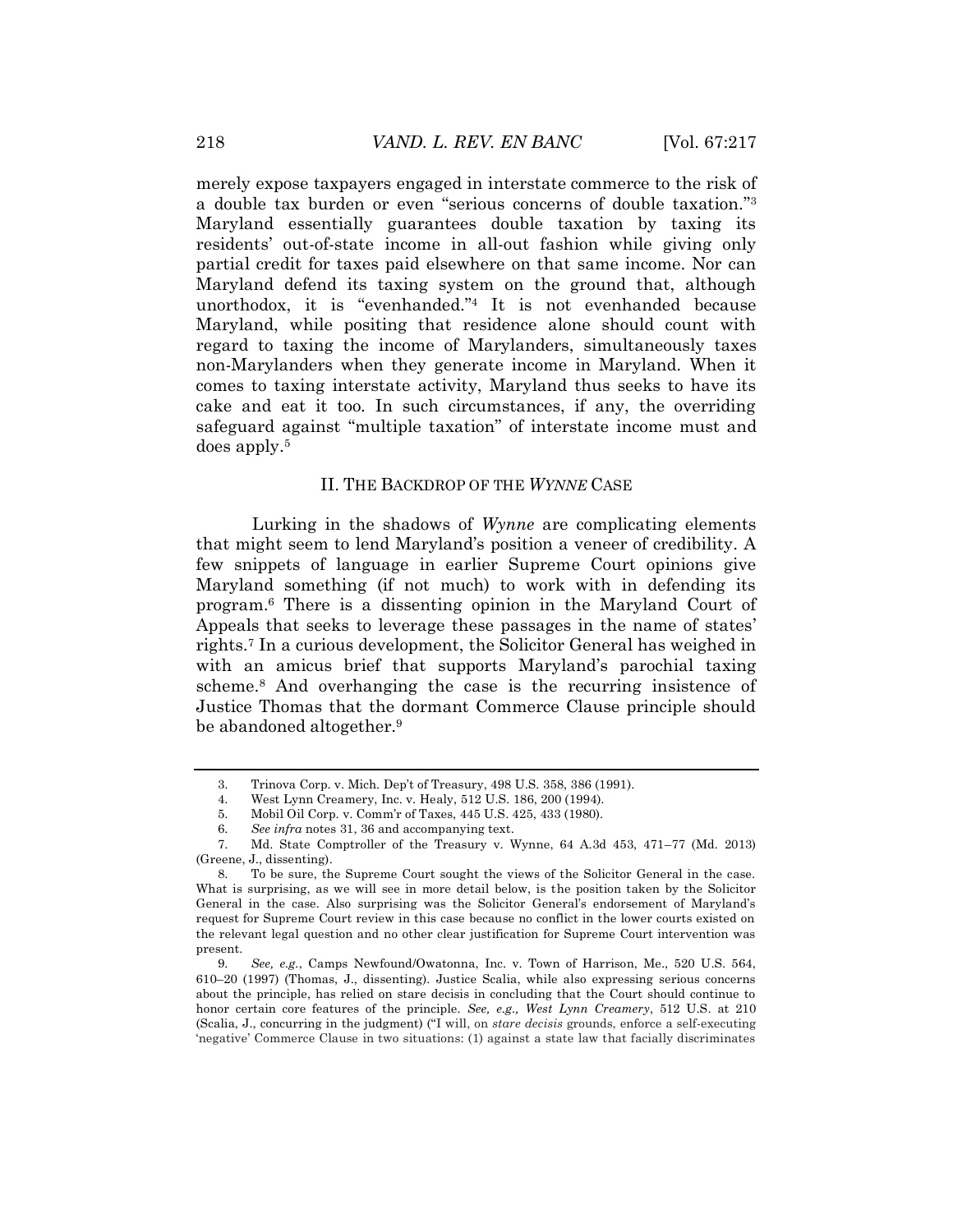But the dormant Commerce Clause principle should not be abandoned. And if it is not abandoned, Wynne should win this case because the challenged state law departs sharply from longstanding practice and settled law. It departs in particular from a series of Supreme Court decisions that have specifically rejected state efforts to tax out-of-state activity on an unabated basis simply because of the taxpayer's residence in the state.<sup>10</sup> And the deeper underlying principle—that a state cannot, by imposing duplicative taxation, exert "inexorable hydraulic pressure" on a taxpayer to engage in intrastate, rather than interstate, commerce<sup>11</sup>—has been endorsed by the Court for more than a century.<sup>12</sup> It may not be too much to suggest that our entire national economy is built on this principle, which is fundamental to any system of open cross-border trade. To be sure, states enjoy great latitude in structuring their own taxing systems. But when a state law ineluctably exposes interstate income to multiple taxation, it violates the dormant Commerce Clause. And that is the situation here.

Understanding why this is so requires only a basic recognition of how state income taxation works, how it has long worked, and why it has worked and does work this way. Assume, for example, that Caroline Rezzy lives in North Carolina. When her father passes away, she inherits a renewable leasehold interest in income-producing farmland located in Georgia. Under well-settled principles, Caroline Rezzy is potentially subject to taxation in both Georgia and North Carolina on the income produced by the operation of this Georgia farm.

It bears noting that this state of affairs is very accommodating to the interests of the state of residence. After all, it is hardly selfevident that North Carolina should have any taxing jurisdiction with regard to income that is generated entirely through activities conducted in another state. But our legal tradition countenances this exertion of state power. And, in a bow to federalism, our dormant

against interstate commerce, and (2) against a state law that is indistinguishable from a type of law previously held unconstitutional by this Court.").

<sup>10.</sup> *See* Mobil Oil Corp. v. Comm'r of Taxes of Vt., 445 U.S. 425, 445–46 (1980) (finding "no reason in theory" why a domiciliary state's power to tax "should be exclusive when [taxed] dividends reflect income from a unitary business, part of which is conducted in other states"); Central Greyhound Lines of N.Y. v. Mealey, 334 U.S. 653, 662 (1948) (applying antiduplicativeness principle to an income-based tax as imposed on a resident corporation); J. D. Adams Mfg. Co. v. Storen, 304 U.S. 307, 314 (1938) (applying the principle to a state resident corporation); *see also* Gwin, White & Prince v. Henneford, 305 U.S. 434, 439 (1939) (reaffirming and again applying the *J. D. Adams* principle).

<sup>11.</sup> *See* Am. Trucking Ass'ns, Inc. v. Scheiner, 483 U.S. 266, 286–87 (1987).

<sup>12.</sup> *See* W. Live Stock v. Bureau of Revenue, 303 U.S. 250, 256 (1938) (tracing the principle to *In re* State Freight Tax, 82 U.S. 232, 280 (1872)).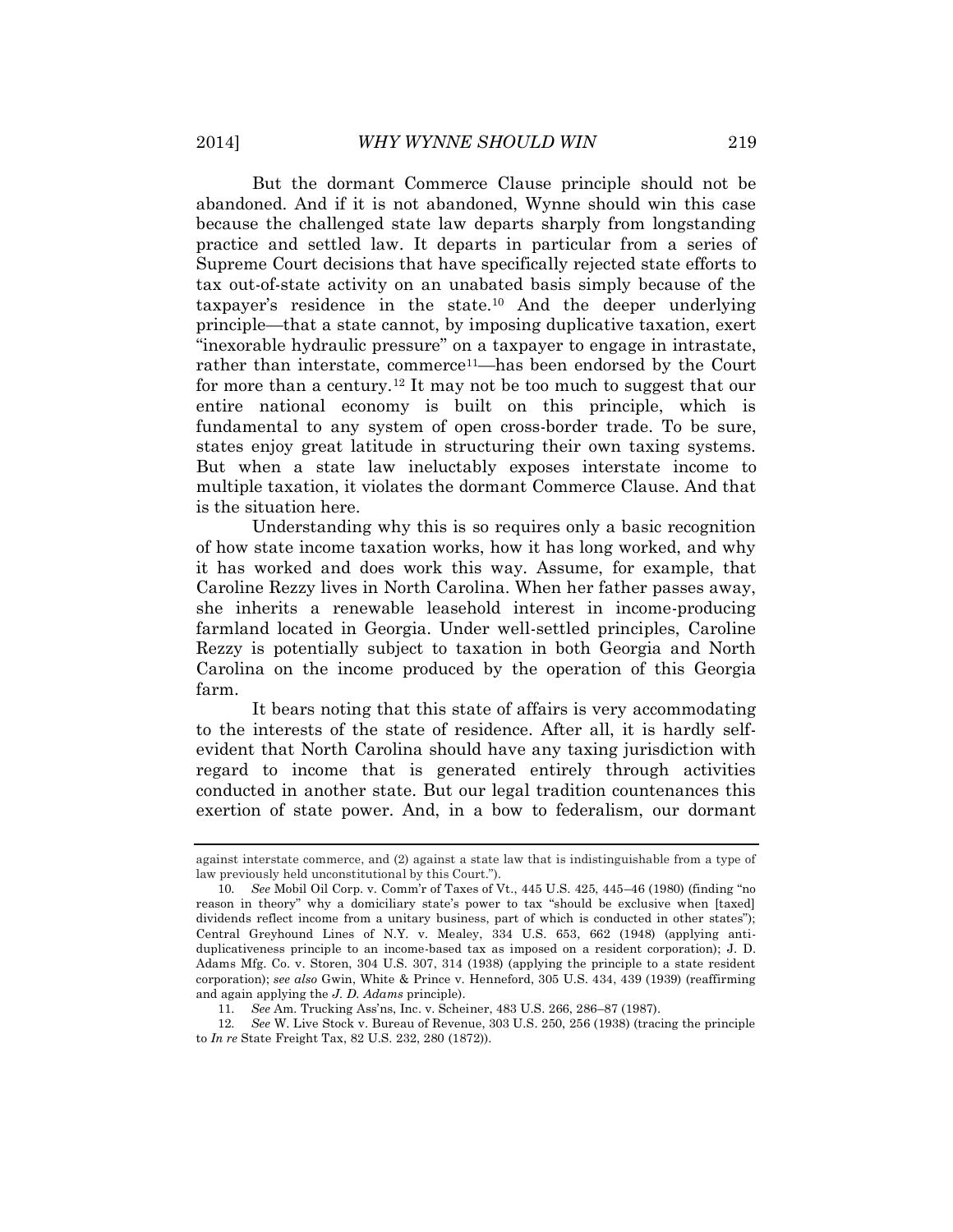Commerce Clause doctrine does so as well. Neither tradition nor law, however, permits North Carolina to tax the income generated by the Georgia farm without any limitation whatsoever when that income also is taxed by Georgia because it is actually earned there. That is why every state that taxes its residents on all of their personal income provides relief from double taxation in these circumstances<sup>13</sup>—a pattern of lawmaking that reflects both the requirements and the sensibility of the dormant Commerce Clause.<sup>14</sup> Moreover, the form of relief from double taxation afforded in each instance is a credit given by the state of residence for amounts paid to the state of source.<sup>15</sup> In short, the prevailing norm in the United States—and throughout most of the world—is that the state that is the source of taxed income may (to put things simply) go first.<sup>16</sup> And so, when the state in which income has its source exercises its taxing power, the state of residence must in some way yield, thus ensuring that double taxation of income earned outside its borders does not occur.<sup>17</sup>

This outcome does more than comport with basic fairness; it also is essential to ensuring the sound operation of our constitutionally safeguarded "national common market." <sup>18</sup> After all, if Caroline Rezzy is subject to double state taxation on the income earned from her Georgia farmland, she is not likely to renew her lease on that out-of-state acreage; rather, she will rent comparable North Carolina farmland that does not subject her to the burdens of duplicative taxation. The resulting problem is evident. The core purpose of the dormant Commerce Clause is to forestall exactly this sort of shifting of business and capital from interstate to intrastate markets in response to commerce-distorting state laws.<sup>19</sup> An attentiveness to basic principles may help clarify the key point: No one doubts that a state may choose to lift a burden from taxpayers—and thus collect far less revenue—by reducing its income tax rate in an

 <sup>13. 1</sup> JEROME R. HELLERSTEIN, WALTER HELLERSTEIN & JOHN A. SWAIN, STATE TAXATION **¶** 20.10 (3d ed. 1998).

<sup>14.</sup> Indeed, as we soon will see, even Maryland affords some measure of credit for taxes paid to other states.

<sup>15.</sup> HELLERSTEIN ET AL., *supra* note 13.

<sup>16.</sup> *See* AM. LAW INST., FEDERAL INCOME TAX PROJECT: INTERNATIONAL ASPECTS OF UNITED STATES INCOME TAXATION 6 (1987).

<sup>17.</sup> *See* John A. Swain & Walter Hellerstein, *State Jurisdiction to Tax "Nowhere" Activity,* 33 VA. TAX REV. 209, 224–25 (2013) (noting that both "constitutional principles" and "established practice" dictate that "the state of the taxpayer's residence must yield to the state of the income's source to avoid the risk of multiple taxation" in light of the "stronger claim on the basis of source" for taxing-power priority).

<sup>18.</sup> Hunt v. Wash. State Apple Adver. Comm'n, 432 U.S. 333, 350 (1977) (internal quotation marks omitted).

<sup>19</sup>*. See, e.g.*, McLeod v. J. E. Dilworth Co., 322 U.S. 327, 330 (1944).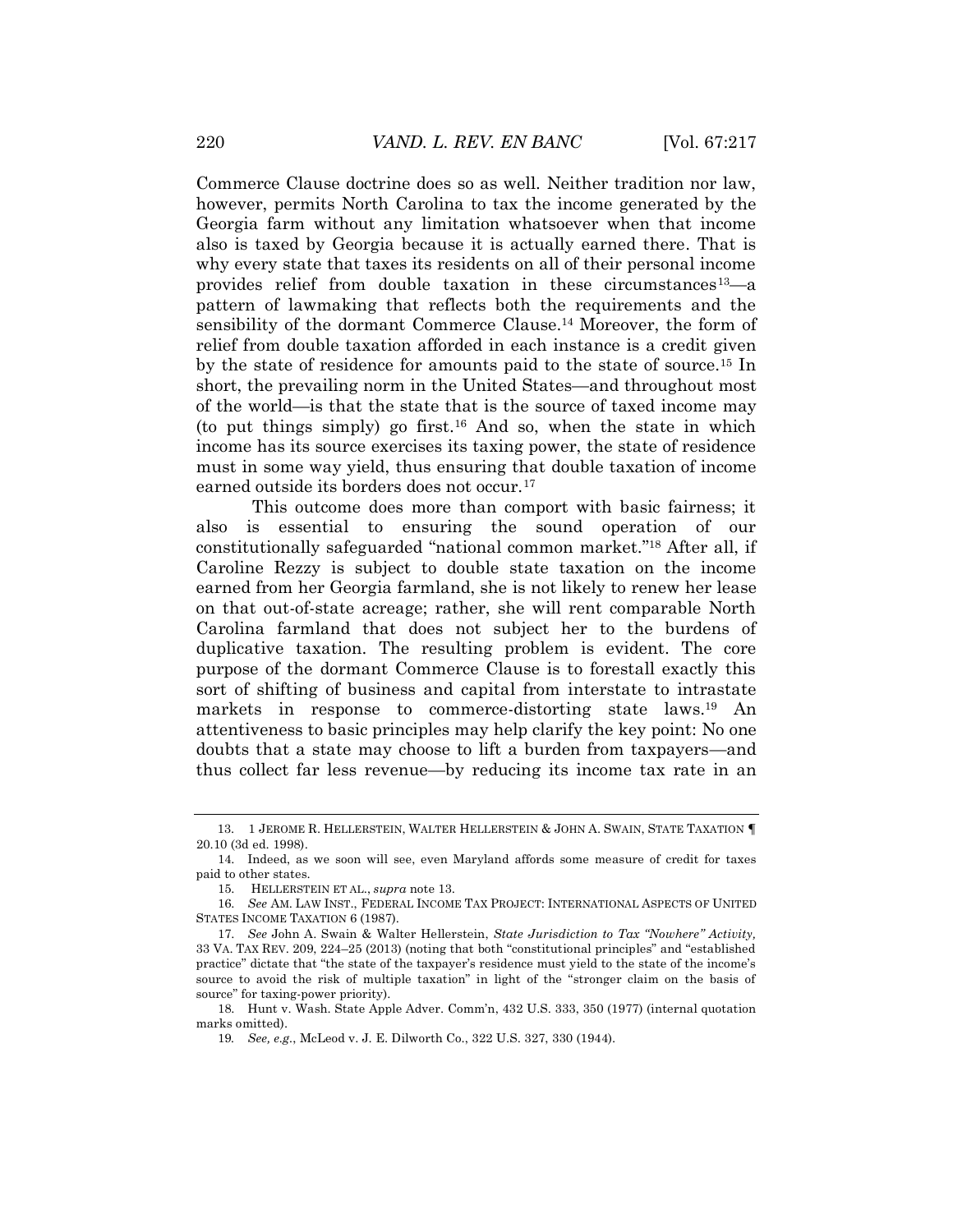across-the-board fashion or by imposing no income tax at all. And that is true even if such a move is designed to (and in fact does) entice businesses to locate in that state. *Wynne*, however, is not a case that involves anything like that sort of state tax-policy choice. Rather, it is a case in which a state does impose an income tax and then structures that tax so that it exposes interstate commerce to a greater burden than it imposes on intrastate commerce.<sup>20</sup> Because (among other things) such a scheme strongly pressures citizens to abandon interstate economic activity in favor of intrastate economic activity, there is a direct clash with dormant Commerce Clause principles that safeguard "tax-neutral decisions" <sup>21</sup> so as to ensure "free trade among the several States." <sup>22</sup> Just such a clash is what we have here.

# III. THE MARYLAND TAX

A clear understanding of the issue in this case may be clouded by the details of the challenged Maryland scheme. But in fact the details of that scheme are not of consequence to the proper resolution of this case. In essence, Maryland imposes a two-part income tax, one part of which is constitutionally unobjectionable and the other part of which is constitutionally untenable. With regard to the first part of the Maryland income tax (the so-called "state tax")—which generates money that remains in the state's own coffers—Maryland affords the ordinary and requisite tax credit for income from sources outside the state. But for the second part of the tax (the so-called "county tax") which generates money that Maryland chooses to channel to local counties pursuant to a state-created revenue-sharing program—the state affords no comparable credit, or indeed any credit or other tax relief of any kind at all. Assume, for example, that a Maryland resident, Harriet Homedecorator, earns a total of \$100,000 during the relevant tax year, that 20% of that income comes from work done in Maryland, and that 80% of that income comes from work done in a neighboring state. Assume also that both the neighboring state and

<sup>20.</sup> Consider again the case of Caroline Rezzy. Assume she has a next-door neighbor who, by curious happenstance, inherited a farm on exactly the same day as Rezzy. Assume further that the farm is identical in every respect to Rezzy's farm (including in terms of income earned from operations) except for one thing: the neighbor's farm is located not in Georgia, but just across the border in North Carolina. A North Carolina income taxing system that gave Rezzy no credit for income taxes paid to Georgia would lead to far greater taxation of Rezzy (who would have to pay two full state taxes) than her neighbor (who would pay just one) even though the two of them are identically situated, except for the interstate-versus-intrastate nature of their commercial activity. Such a result is what the dormant Commerce Clause has long condemned.

<sup>21.</sup> Boston Stock Exch. v. State Tax Comm'n, 429 U.S. 318, 331 (1977).

<sup>22.</sup> Westinghouse Elec. Corp. v. Tully, 466 U.S. 388, 402 (2002).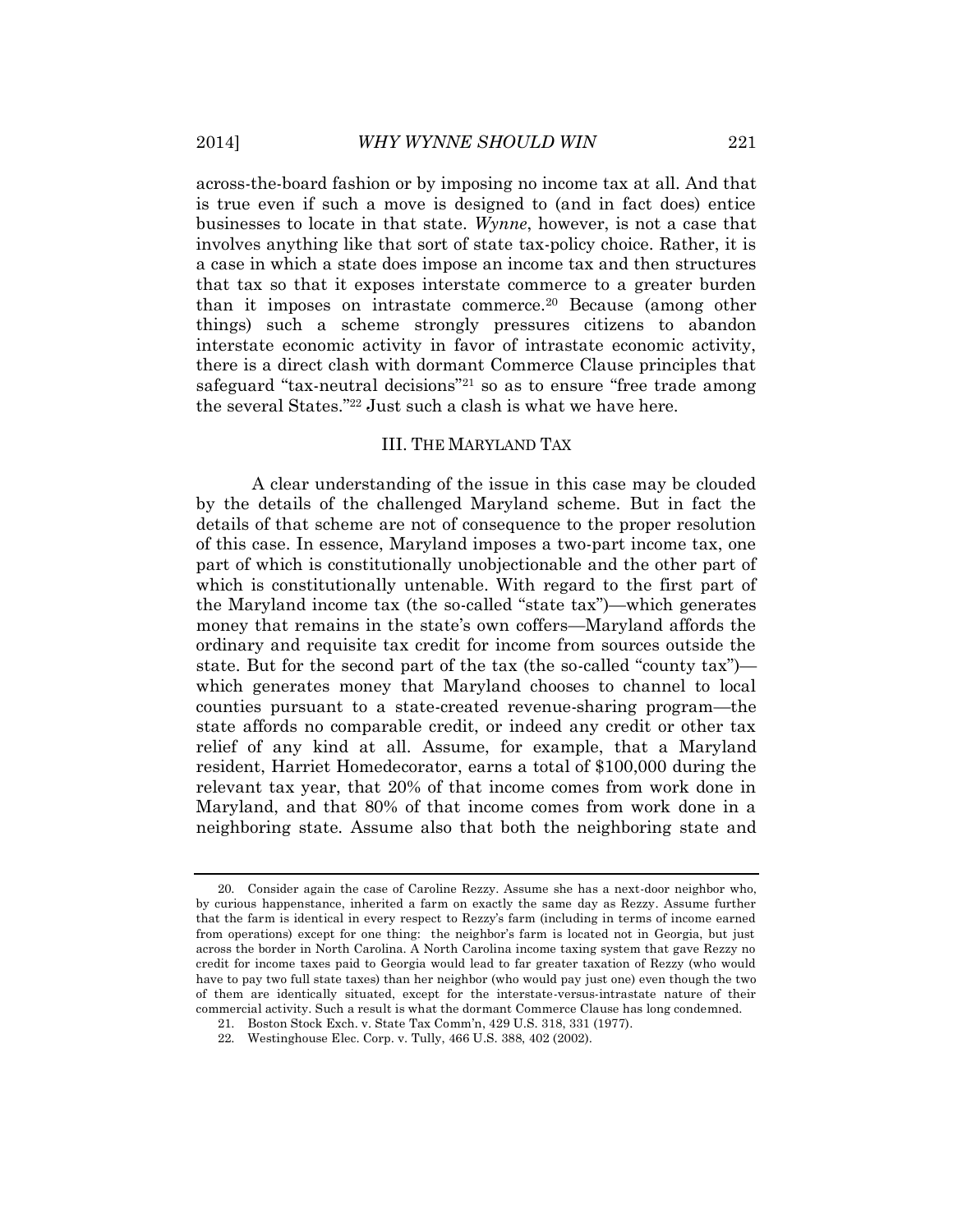Maryland impose income taxes at the 5% level—with half of the 5% Maryland tax attributable to its "state tax" and the other half of the 5% tax attributable to its "county tax." Harriet will pay \$4,000 in taxes to the neighboring state (i.e., 5% of the \$80,000 of income that is attributable to the income-generating activity she conducted there). She will also owe, prior to any credits, \$5,000 in taxes to Maryland (that is, 5% of her total income of \$100,000) because she is a resident of that state. To be sure, Maryland will give Harriet a measure of credit for taxes paid to the neighboring state. But it will give her a credit only against the "state tax" she otherwise owes, and not against the "county tax." For this reason, Harriet will not have to pay any "state tax" because her \$4000 in credit for paying out-of-state taxes exceeds her otherwise applicable \$2500 "state tax" bill. But she will have to pay the full \$2500 in Maryland taxes attributable to the "county tax" because Maryland affords no credit at all with respect to it.

The bottom line is that Harriet—contrary to the mandate of the dormant Commerce Clause principle—must pay \$1500 more in state income taxes "merely because interstate commerce is being done." 23 After all, if she had performed exactly the same amount of work so as to generate exactly the same income solely in Maryland, rather than across state borders, she would have owed only \$5,000 in income taxes (i.e., 5% of her Maryland income) instead of the \$6500 she must pay in combination to Maryland and the neighboring state.

To be sure, the operative percentages have been adjusted and simplified in our Harriet Homedecorator hypothetical, so as to demonstrate how the Maryland system works. But the substance of the problem is the same, regardless of the actual numbers. The problem is that Maryland does not provide any credit for the "county" portion of its income tax. This failure inevitably exposes taxpayers like Harriet—who must pay \$1500 more in income taxes than her neighbor who earns exactly the same amount of income based on wholly in-state home-decorating work—to stark and substantial double taxation. In substance, Brian Wynne stands in exactly the same position as Harriet Homedecorator. He must pay more state income taxes than an identically situated income earner engaged solely in intrastate commerce because Maryland refuses to give him any relief from the "county tax" portion of his Maryland tax bill.<sup>24</sup>

<sup>23.</sup> Gwin, White & Prince v. Henneford, 305 U.S. 434, 439 (1939).

<sup>24.</sup> To be sure, Brian Wynne is an S Corporation shareholder, rather than a sole proprietor of a business. But Maryland itself takes the position that this difference is not legally significant because the relevant share of the S Corporation's income flows directly through to him.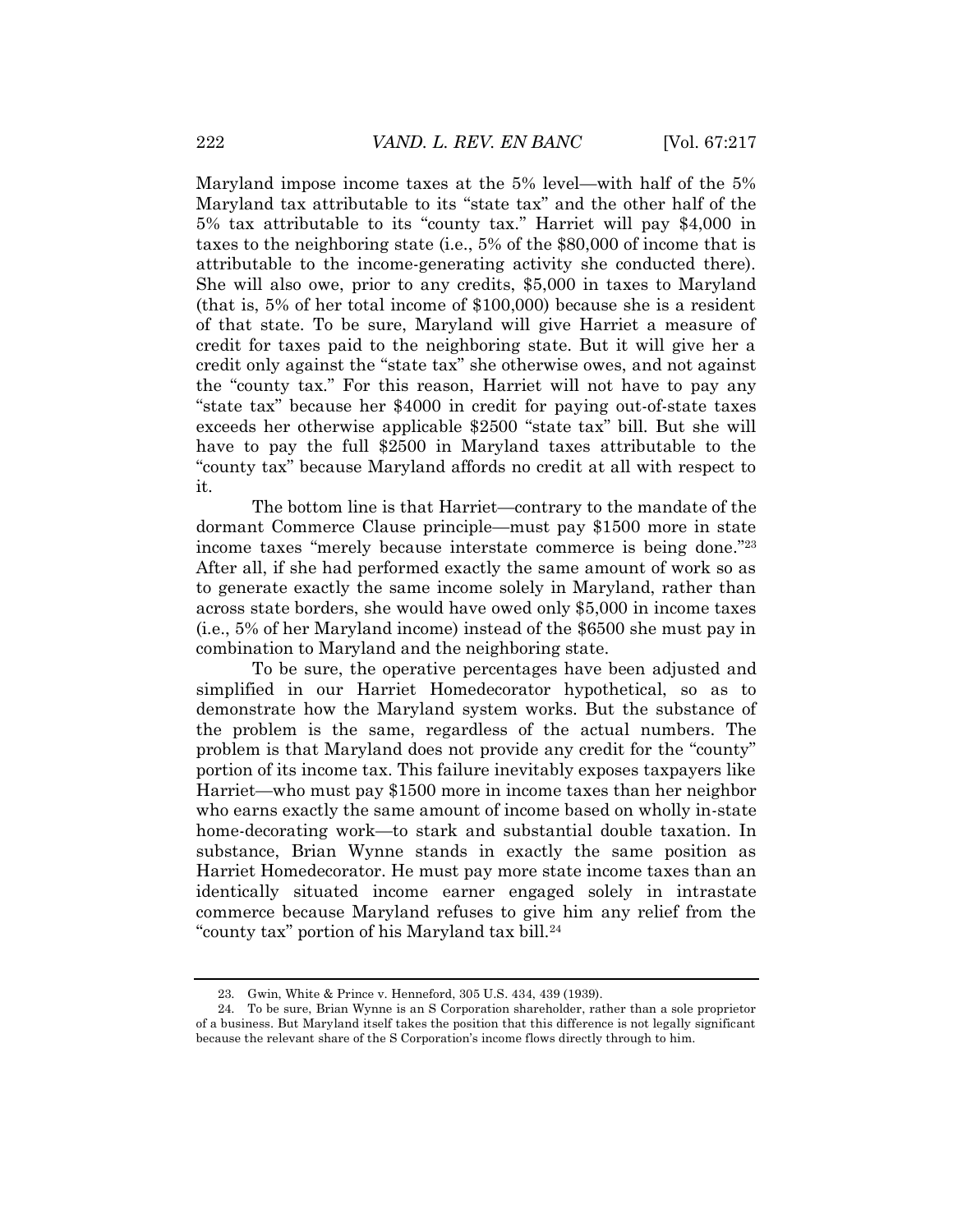There are a number of points about this state of affairs that place the Maryland taxing scheme in an especially negative light. First, the dual taxation that Brian Wynne faces is not the result of the imposition by other states of rates that exceed the overall rate imposed by Maryland. (Note that in our Harriet Homedecorator case, both Maryland and the neighboring state taxed income at the same 5% rate.) Nor is this double taxation attributable to any other form of overreaching by other states; after all, source-based taxation is a uniform practice among the 40 states (including Maryland) that impose income taxes. <sup>25</sup> Maryland's system also has a quality that puts it in especially great tension with the constitutional norm of facilitating interstate commerce: The degree of double taxation increases directly with the extent of the interstate activity in which that business operator engages. Perhaps most important of all, if every state adopted Maryland's system—thus refusing to give a full credit to their own residents situated similarly to Harriet Homedecorator—massive double taxation of interstate business operations would result in every corner of the nation.<sup>26</sup> For all of these reasons, Maryland's taxing scheme, even on its face, wholly lacks the earmarks of "equality" and "equal treatment" that the dormant Commerce Clause doctrine demands.<sup>27</sup>

One can characterize the manner in which the Maryland taxing system operates in different ways. One might say, for example, that Maryland provides only a partial credit for income taxes paid out of state. Or one might say that Maryland imposes two separate income taxes, for only one of which it provides a credit based on tax payments to other states. But the way one chooses to describe the system does not matter. What does matter is that Maryland does not dispute the exposure to double taxation that its system creates. Instead—and, no doubt because its system creates such an obvious double-taxing effect —Maryland advances an entirely new and far-reaching principle in defense of its taxing program. It argues that a state can tax its residents on all their income at the full state income-tax rate even if some, most, or all of that income is simultaneously taxed by other states. In other words, Maryland asserts that it can view residence as

<sup>25.</sup> *See* HELLERSTEIN ET AL., *supra* note 13, **¶** 20.03.

<sup>26.</sup> *See infra* note 70 and accompanying text.

<sup>27.</sup> Henneford v. Silas Mason Co., 300 U.S. 577, 583 (1937); Frey v. Comptroller of the Treasury, 29 A.3d 475, 509 (Md. 2011). The Supreme Court has used the term "internal consistency" to capture the idea that state systems are improper if their replication in all other states would necessarily produce overlapping taxation of interstate activity. Okla. Tax Comm'n v. Jefferson Lines, Inc., 514 U.S. 175, 185 (1995). The Maryland taxing system plainly runs afoul of the internal consistency requirement.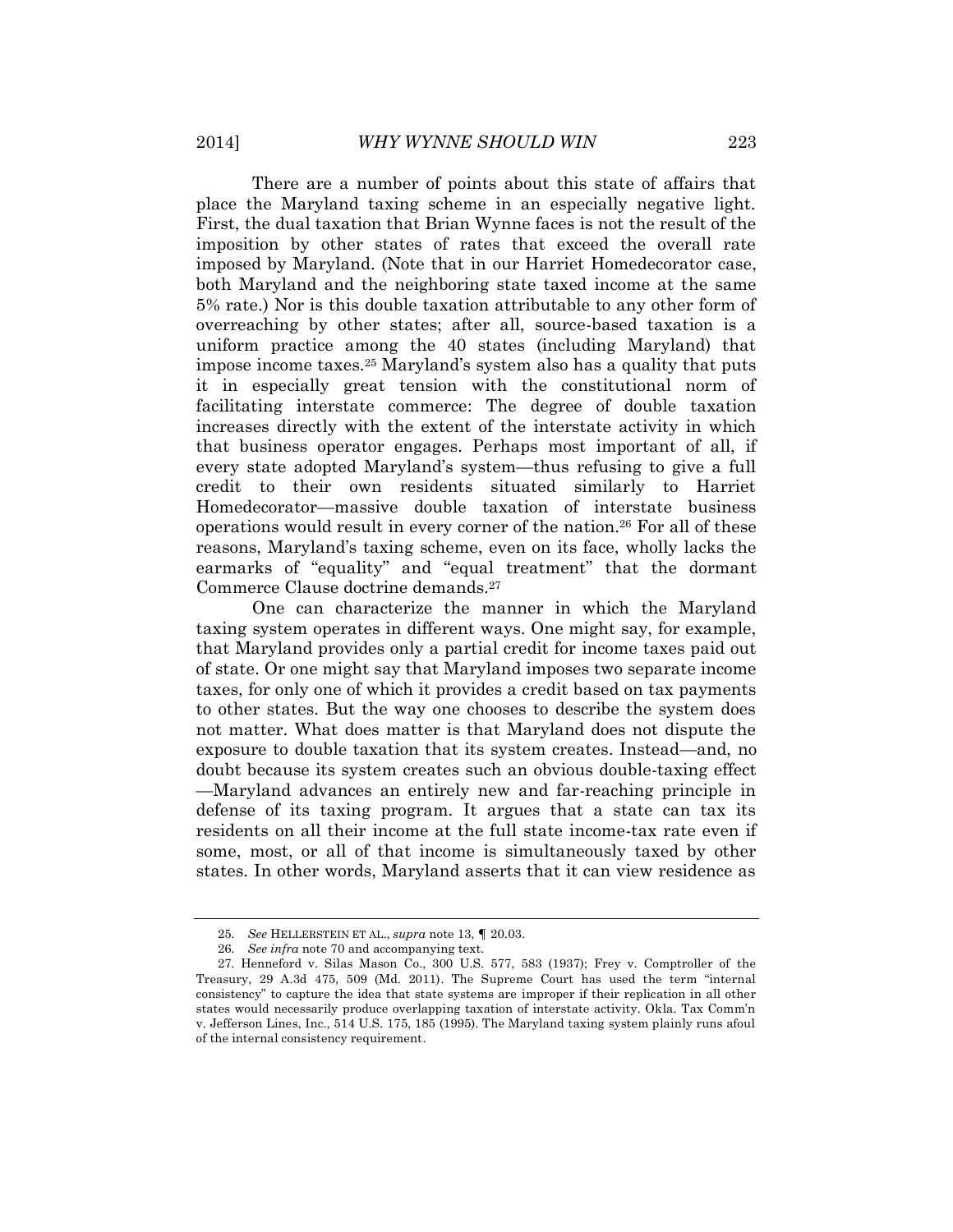an all-controlling taxing trump card, which allows the state to tax 100% of its residents' income regardless of all other considerations, including (1) the actual source-based situs of that income, (2) the actual (and wholly legitimate) taxation of that same income by other states, (3) the longstanding, all-but-universally-followed creditproviding taxing practice of the states, and (4) the manner in which the state itself taxes nonresident income (which in fact Maryland does tax in full measure on a source-based theory). The key point is apparent: What is at issue in this case is not this or that detail of Maryland's unusual state/county income taxing program; what is at issue is Maryland's novel, no-holds-barred theory of state taxing power with regard to resident income. That theory—as the *Wynne* case itself demonstrates—is untenable because it inevitably produces duplicative taxation.<sup>28</sup> Indeed, Maryland does not deny that its system gives rise to double taxation and that double taxation has occurred in particular in the case of Brian Wynne. So how can Maryland defend its program?

#### IV. MARYLAND'S ARGUMENTS AND WHY THEY FAIL

Maryland seeks to avoid dormant Commerce Clause strictures against multiple-state taxation in three ways. It urges that: (1) in fact, Supreme Court precedent supports the unrestrained taxation of resident income, at least if the taxpayer (as here) is an individual resident, rather than a corporate resident, of the state; (2) upon close inspection, none of the tests of state-tax-law disqualification set forth in *Complete Auto Transit, Inc. v. Brady*<sup>29</sup> is triggered here; and (3)

<sup>28.</sup> It makes no difference for dormant Commerce Clause purposes that the challenged portion of the tax here is called a "county" tax, rather than a "state" tax. One reason why is that—regardless of its name—the tax has been established and is assessed by the state, rather than by individual counties. *See* Frey v. Comptroller of the Treasury, 29 A.3d 475, 492 (Md. 2011). In any event the Court has repeatedly held that laws that otherwise violate the dormant Commerce Clause are intolerable even if (unlike here) they emanate from states' political subdivisions. *See, e.g*., Dean Milk Co. v. City of Madison, Wis., 340 U.S. 349 (1951); C & A Carbone, Inc. v. Town of Clarkstown, N.Y., 511 U.S. 383, 389 (1994). Occasionally, it is suggested that the justification for this well-established legal rule is not ironclad. With regard to a countyimposed rule, for example, the argument is that, when such a law disadvantages out-of-county interests, it simultaneously burdens both out-of-state interests and out-of-county-but-in-state interests, so that the latter can serve as surrogate protectors of the former in the statewide political arena. *See* United Bldg. & Constr. Trades Council of Camden Cnty. & Vicinity v. Mayor & Council of Camden, 465 U.S. 208, 231 (1984) (Blackmun, J., dissenting) (advancing a similar argument with regard to the operation of the Privileges and Immunities Clause). But this argument (which has been repeatedly rejected in any event) has no application here because Maryland's "county tax" scheme does not create a situation in which harmed out-of-county intrastate actors naturally have a strong incentive to protect the interests of persons who are engaged in interstate commerce precisely because it is imposed both by and throughout the state. 29. 430 U.S. 274, 279 (1977).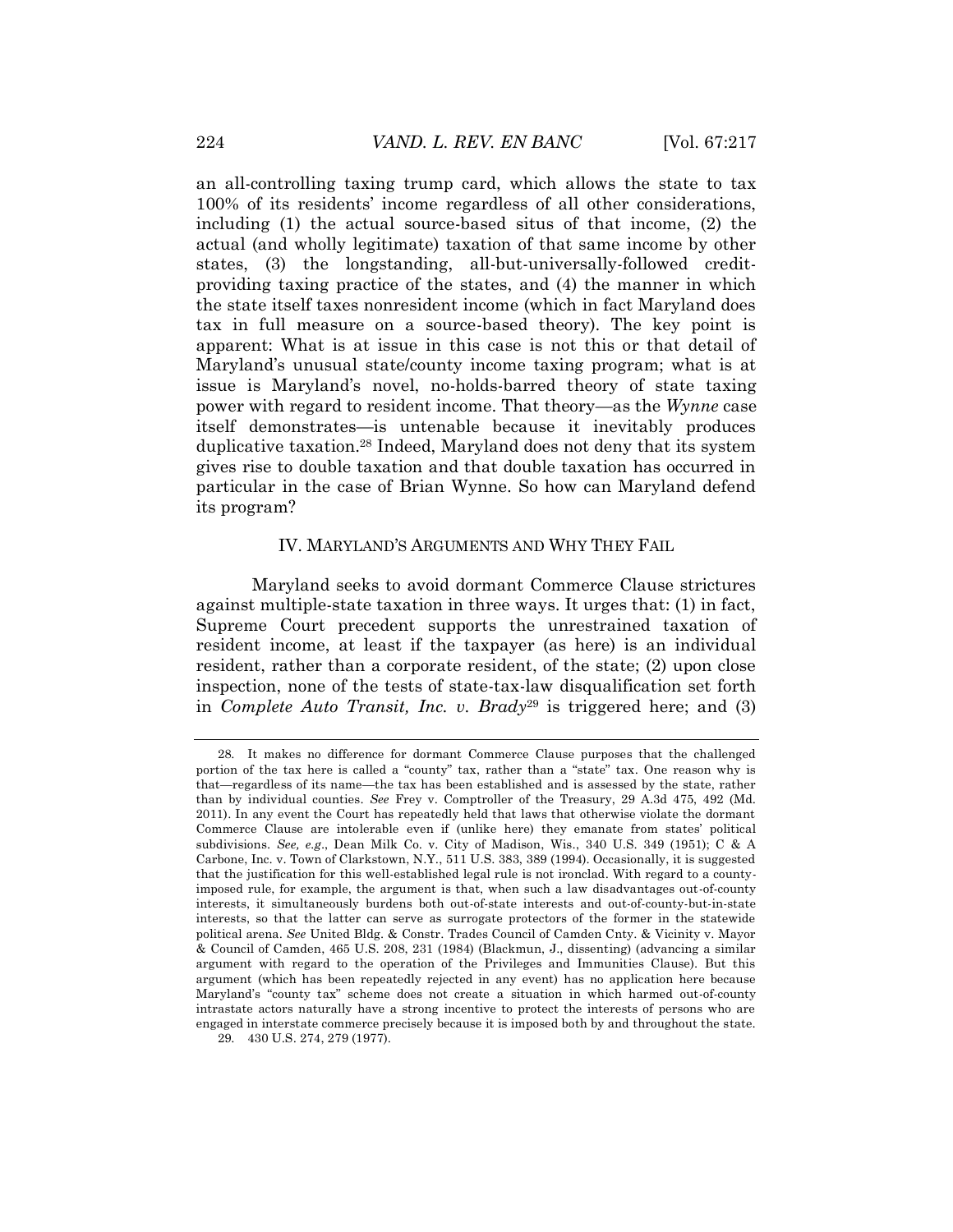previously unrecognized policy reasons, rooted largely in political process considerations, support a *per se* rule of judicial passivity when commerce-disrupting burdens on interstate commerce are directed at state residents, as opposed to anyone else. Each of these arguments falls far short of winning the day.

# *A. State Residence*

Can it be that Maryland's taxing scheme—even if it is otherwise incompatible with dormant Commerce Clause law—is immunized from challenge by Brian Wynne solely because he is a resident of Maryland? Maryland urges that Supreme Court precedent supports this result. In particular, it relies on the Court's statement in *Goldberg v. Sweet*<sup>30</sup> that "[i]t is not a purpose of the Commerce Clause to protect state residents from their own state taxes." <sup>31</sup> But this argument misses the forest by focusing on a single, small tree.<sup>32</sup> To begin with, Maryland wrenches this passage from its context. It is true that a state does not violate the dormant Commerce Clause simply by taxing a resident taxpayer in a draconian fashion or by treating some in-state taxpayers much worse than other in-state taxpayers; in such a case, as *Goldberg* suggests, the proper remedy is to seek to "change the tax through the [state] political process." <sup>33</sup> But nothing in *Goldberg* indicates that the dormant Commerce Clause can never be invoked by a state resident to challenge a state tax regime especially when the state scheme threatens far-reaching distortions of free interstate trade.<sup>34</sup> Indeed, in upholding the challenged tax in *Goldberg* itself, the Court emphasized that, on the facts presented there, "the risk of multiple taxation is low, and *actual multiple taxation is precluded by the credit provision*."<sup>35</sup> Just the opposite is true in this case.<sup>36</sup>

33. *Goldberg*, 488 U.S. at 266.

 36. The other snippet of language on which Maryland primarily relies is a passage in a footnote in *Oklahoma Tax Commission v. Chickasaw Nation,* 515 U.S. 450 (1995). That passage

<sup>30.</sup> 488 U.S. 252 (1989).

<sup>31.</sup> *Id*. at 266.

<sup>32.</sup> What is more, even the single, small tree on which Maryland focuses was felled seven years later in *West Lynn Creamery v. Healy*, 512 U.S. 186, 203 (1994) (noting that "[s]tate taxes are ordinarily paid by *in-state businesses and consumers,* yet if they discriminate against out-ofstate products, they are unconstitutional" (emphasis added)).

<sup>34.</sup> *See supra* Part III (discussing Maryland's tax and its implications for interstate commerce).

<sup>35.</sup> *Goldberg*, 488 U.S. at 265 (emphasis added). In addition, this case is distinguishable from *Goldberg* because the challenged Maryland law obviously shifts the tax burden from homestate activity to non-home-state activity, thereby raising an inevitable "difficulty [in] effecting legislative change" for those singularly disadvantaged residents engaged in interstate activity. *Id*. at 266. *See generally infra* notes 83–88 and accompanying text (developing this point).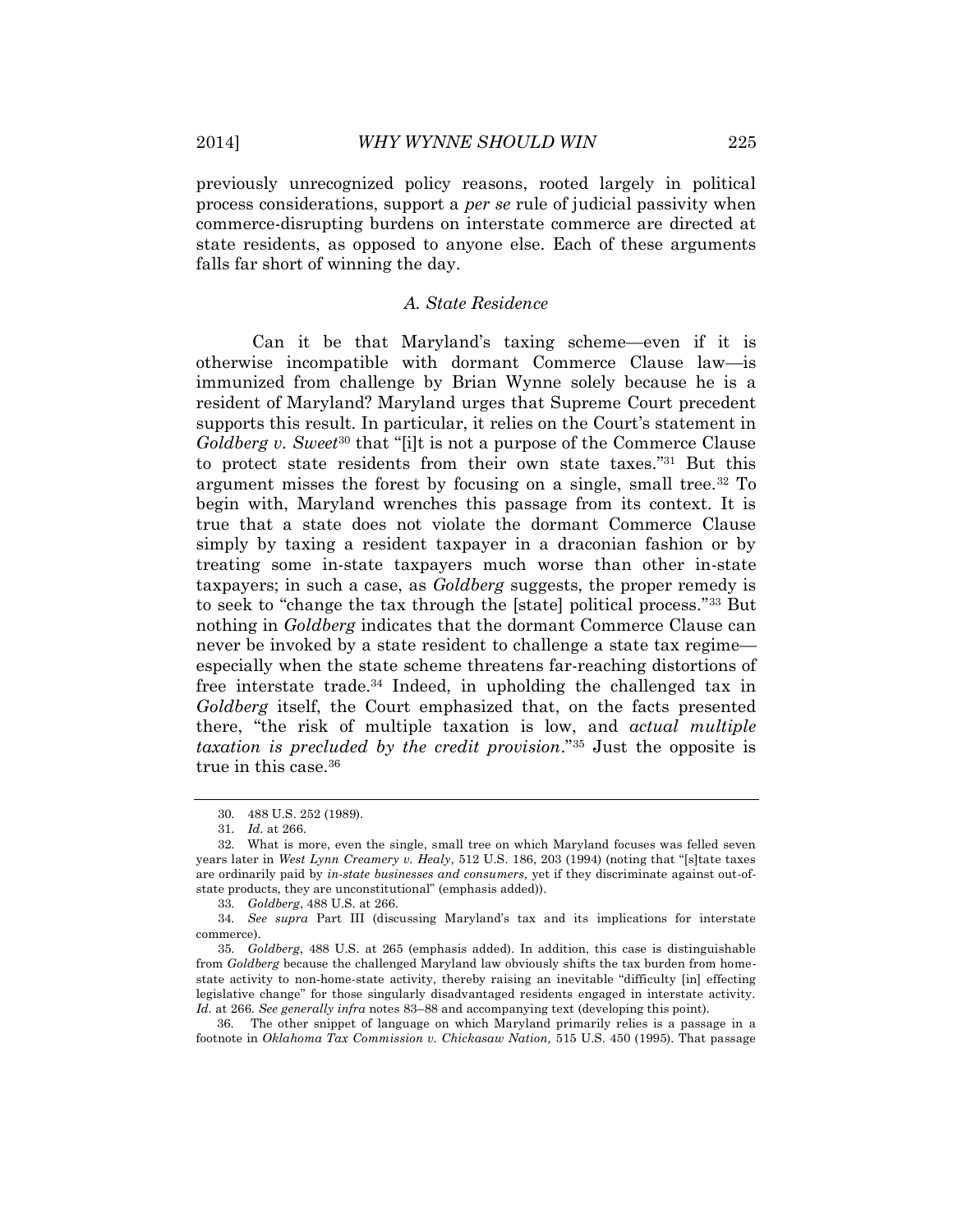Perhaps for this reason, Maryland chooses to invoke the *Goldberg* dictum in only a half-hearted way. It floats the idea, in seeming contravention of the very words that it quotes, that *Goldberg* does not in fact bar challenges to a state tax by all "state residents"; rather, Maryland suggests that *Goldberg* forecloses challenges to state taxes only by *individual* state residents, and not by *corporate* state residents.<sup>37</sup> This idea raises a host of problems.<sup>38</sup> One of them is that it runs counter to the Court's handling of the *Goldberg* case itself, because the principal plaintiffs in that case were themselves individual-taxpayer residents of the state whose law was being attacked. To be sure, the Court rejected the constitutional challenge raised in that case. But in doing so, it never suggested that these plaintiffs were ipso facto foreclosed from bringing a dormant Commerce Clause challenge. Rather, the Court fully examined their claims under ordinary dormant Commerce Clause principles, applying in full measure the overarching *Complete Auto Transit* test.<sup>39</sup>

In any event, this effort to distinguish between natural and artificial persons makes no sense. Indeed, the effort is perverse

states: "[i]f foreign income of a domiciliary taxpayer is exempted, this is an independent policy decision and not one compelled by jurisdictional considerations." *Id.* at 463 n.12 (quoting AM. LAW INST., FEDERAL INCOME TAX PROJECT, *supra* note 16). But this passage merely recognizes that a state has "jurisdictional" power based on a taxpayer's residence to include in its tax base income sourced in other jurisdictions, together with the discretion to "exempt" from that tax base out-of-state sourced income if it wishes to do so. In other words, *Chickasaw Nation* does not speak in any way to what dormant Commerce Clause rules apply when the state does not (as with the Maryland tax) exempt out-of-state sourced income from a resident's tax base, but instead exerts its "jurisdiction" to include in that base all income, wherever it is earned. The *Chickasaw Nation* footnote in no way suggests that a state can tax such income without according any attention to taxes imposed by other states. Indeed in the very next footnote the Court emphasized that there was no complaint in the case that "Oklahoma fails to award a credit against state taxes for taxes paid" elsewhere. *Id*. at 464 n.13. What is more, the very source that the Court in *Chickasaw Nation* quoted on the law of "jurisdiction" and "exemption" goes on to make clear that "[w]hen one [jurisdiction] taxes on the basis of domiciliary jurisdiction and another . . . taxes on the basis of source . . . it is incumbent on the domiciliary jurisdiction to alleviate this double taxation by some reasonable means." AM. LAW INST., FEDERAL INCOME TAX PROJECT, *supra* note 16. In short, the *very* source on which the Supreme Court *squarely* relied in *Chickasaw Nation* cuts directly *against* the theory of taxation that Maryland espouses in this case.

<sup>37.</sup> *See* Brief for the Petitioner at \*25 n.12, Md. Comptroller of the Treasury v. Wynne, No. 13-485 (U.S. July 29, 2014), 2014 WL 3749508; Reply Brief for the Petitioner at \*9–10, 10 n.5, Md. Comptroller of the Treasury v. Wynne, No. 13-485 (U.S. Dec. 10, 2013), 2013 WL 6513766; *see also* Md. State Comptroller of the Treasury v. Wynne, 64 A.3d 453, 472 (Md. 2013) (citing *Goldberg*, 488 U.S. at 266).

<sup>38.</sup> Among other things, there is the question of how to deal with non-corporate entities other than individual proprietorships, such as partnerships and limited liability companies. There is also the problem that this case actually involves pass-through income obtained from a so-called "S corporation." Why, then, should any supposedly special treatment afforded to corporate income by the dormant Commerce Clause not apply in this very case?

<sup>39.</sup> Complete Auto Transit, Inc. v. Brady, 430 U.S. 274, 279 (1977).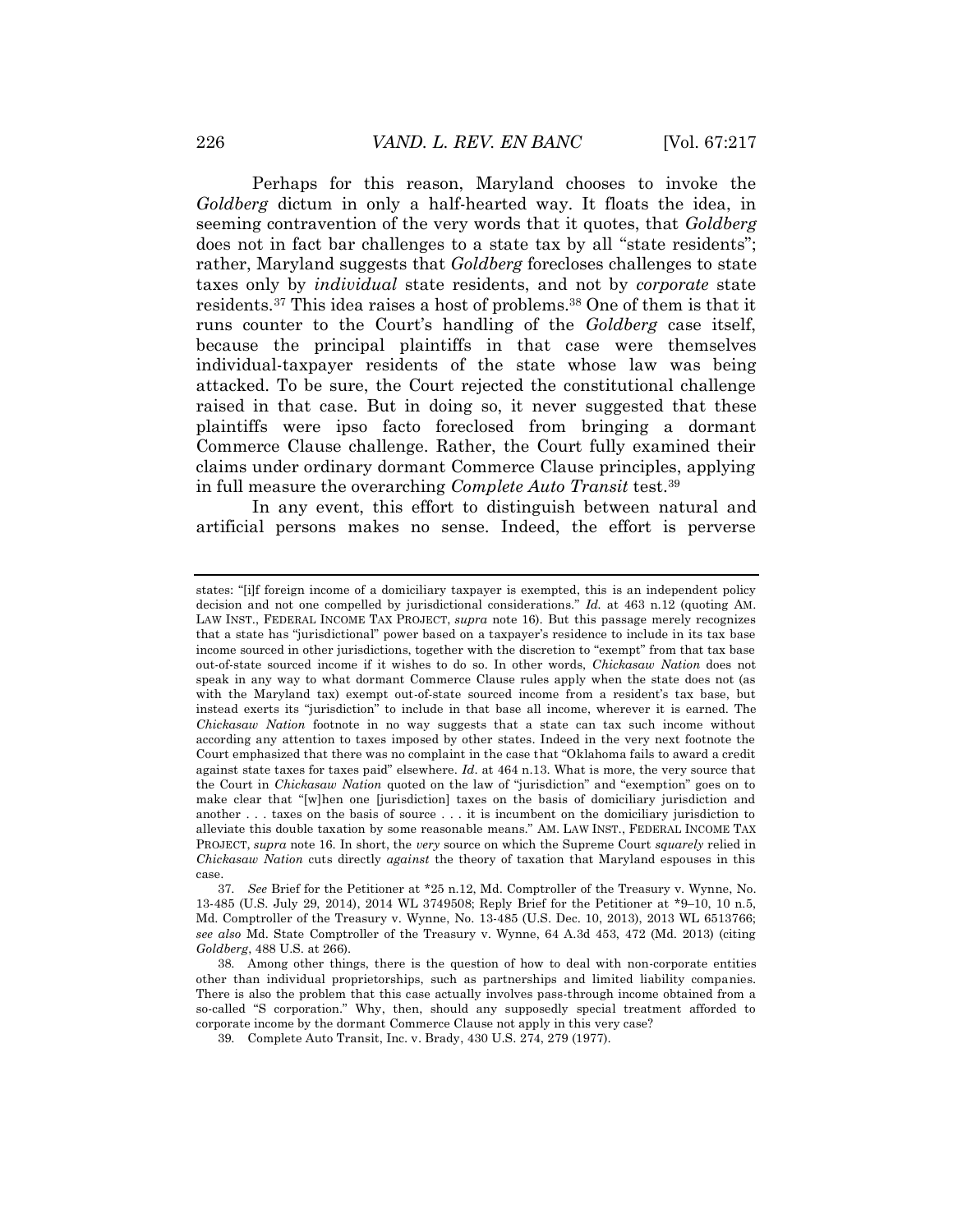because it would strip the law's aid from ordinary individuals while affording all-out constitutional protection to corporate titans. It may or may not be the case that "corporations are people." <sup>40</sup> But one thing is for sure: People are people. And on no sound theory should actual people be deprived of dormant Commerce Clause protections, even as those protections operate to afford complete shelter to artificial entities who owe their very existence to the munificence of the state. Put simply, the freedom to participate without penalty in interstate commerce "is a right which *every citizen* of the United States is entitled to exercise" <sup>41</sup>—not merely (and oddly) every corporate citizen.

No less important, the drawing of such a distinction would defeat, rather than promote, the underlying purposes of the dormant Commerce Clause. The essential reason why is both simple and central: The dormant Commerce Clause protects our "national common market" <sup>42</sup>—not some especially favored subgroup of corporate legal stepchildren. If a state obstructs the operation of the common market by imposing an interstate-commerce-thwarting burden on a resident—whether individual or artificial—the Court's task is to remove and remedy that obstruction. The Court has recognized this principle over and over again, whether the challenger is a resident, a nonresident, a corporation, or an individual—or a partnership, a charitable entity, or any other sort of person.<sup>43</sup> This is so, among other

<sup>40.</sup> Ashley Parker, *'Corporations Are People,' Romney Tells Iowa Hecklers Angry Over His Tax Policy,* N.Y. TIMES, Aug. 12, 2011, at A16, *available at* http://www.nytimes.com/2011 /08/12/us/politics/12romney.html?\_r=0, *archived at* http://perma.cc/Z53A-SKNQ*.* For two modern cases that touch on this idea, see *Citizens United v. Fed. Election Comm'n*, 558 U.S. 310, 343 (2010), and *Burwell v. Hobby Lobby Stores, Inc.*, 134 S. Ct. 2751, 2768 (2014).

<sup>41.</sup> Dennis v. Higgins, 498 U.S. 439, 448 (1991) (quoting Crutcher v. Kentucky, 141 U.S. 47, 57 (1891)) (emphasis added).

<sup>42.</sup> Hunt v. Wash. State Apple Adver. Comm'n, 432 U.S. 333, 350 (1977) (internal quotation marks omitted).

<sup>43.</sup> In particular, the Court has always applied dormant Commerce Clause limits in full fashion to cases in which state residents challenged their own state laws as improperly disrupting the interstate market*. See, e,g.*, Sporhase v. Nebraska, *ex rel.* Douglas, 458 U.S. 941 (1982) (challenge by individual resident of state directed at restrictions on groundwater export). What is more, the Court has followed this pattern from its earliest applications of the dormancy doctrine in cases that have involved both state regulations and state taxes, as well as in cases that have involved both successful and unsuccessful legal challenges. *See* Austin v. State of Tennessee, 179 U.S. 343, 364–65 (1900) (regulatory law; unsuccessful challenge by individual resident); Schollenberger v. Pennsylvania, 171 U.S. 1, 3 (1898) (regulatory law; successful challenge by individual resident); Brimmer v. Rebman, 138 U.S. 78, 79 (1891) (*see* Motion of Brimmer, Sergeant, & Co., to Advance the Cause Upon the Docket at 1 (No. 1608, 1154); indicating state residency) (regulatory law; successful challenge by individual resident); Welton v. Missouri, 91 U.S. 275 (1875) (*see* Transcript of Record at 9 (No. 180); indicating state residency) (tax law; successful challenge by individual resident). In none of these cases did the Court even hint at the idea that in-state residency would fence out an individual from invoking the protections of the dormant Commerce Clause. Nor did the Court offer any such hint when it meticulously examined a dormant Commerce Clause challenge brought by an individual state-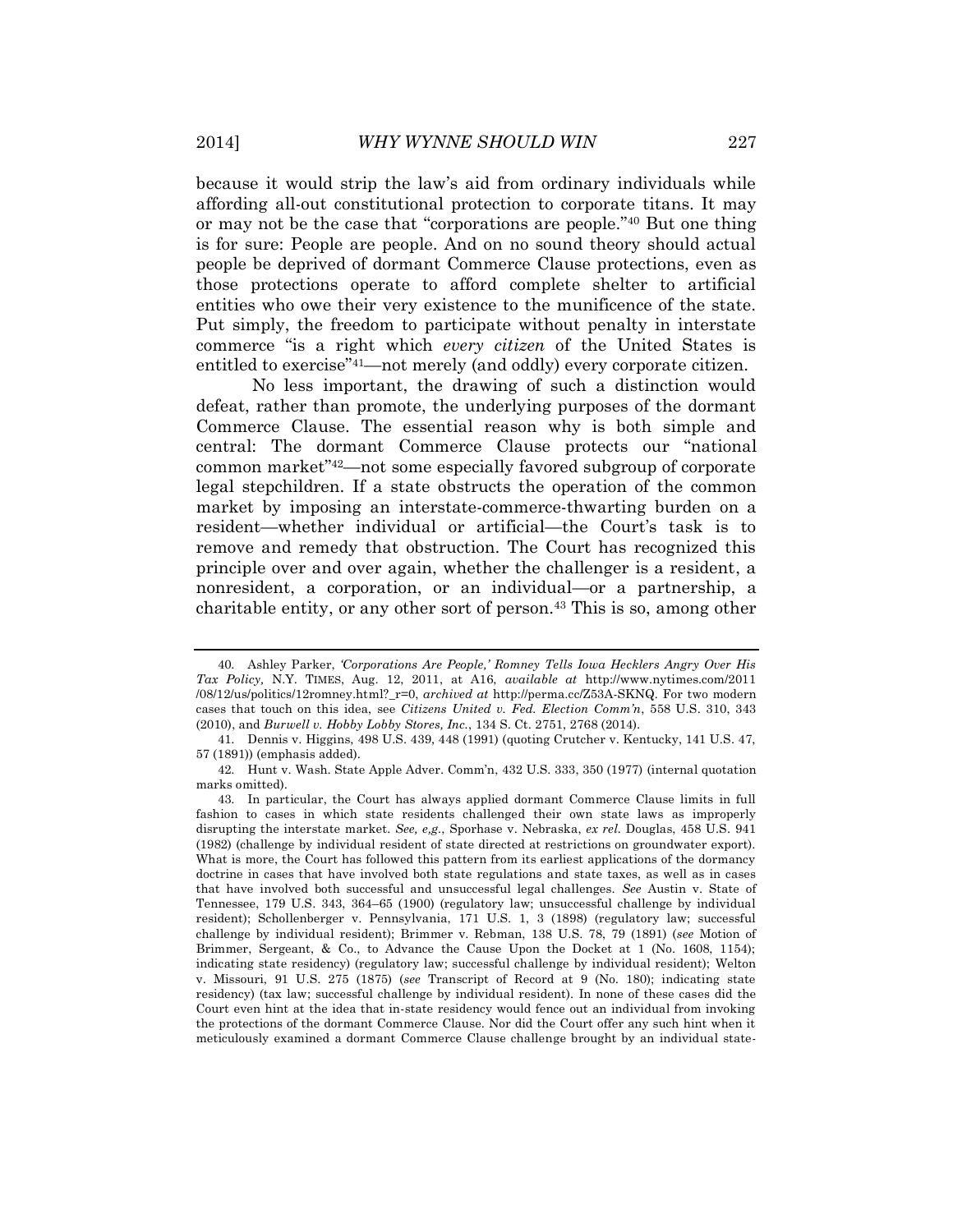reasons, because "[t]he dormant Commerce Clause protects markets and participants in markets" <sup>44</sup>—which individuals such as Brian Wynne most emphatically are.

#### *B. The* Complete Auto Transit *Test*

Maryland also seems to suggest that its taxing scheme cannot be invalidated under the governing principles laid down in the seminal *Complete Auto Transit* case. There, the Court famously declared that that the relevant inquiry in dormant Commerce Clause taxation cases is whether "the tax is applied to an activity with a substantial nexus with the taxing State, is fairly apportioned, does not discriminate against interstate commerce, and is fairly related to the services provided by the State.<sup>"45</sup> To say the least, this embracing formulation was not meant to signal a retreat from long-recognized limits on state laws that saddle interstate business with overlapping tax exactions. Rather, as the Supreme Court reaffirmed some two decades after its ruling in *Complete Auto Transit*: "The Commerce Clause forbids the States to levy taxes that discriminate against interstate commerce *or that burden it by subjecting activities to multiple or unfairly apportioned taxation.*" <sup>46</sup> As we have seen, the risk of "multiple . . . taxation" posed by Maryland's taxing scheme is so intrinsic and palpable that this basic prohibition should apply in this case if it applies anywhere at all.

resident taxpayer only six years ago in *Dep't of Revenue v. Davis*, 553 U.S. 328 (2008). In keeping with this same idea, the Court has never suggested that out-of-state residency is a critical prerequisite to asserting a dormant Commerce Clause challenge in cases that actually involve nonresidents. In *Hughes v. Oklahoma*, 441 U.S. 322 (1979), for example, the person prosecuted for violating a ban on exporting Oklahoma minnows was not a resident of that state. But in striking down the export ban as applied to him, the Court never suggested that the thusburdened individual's state of residency mattered in any way. Nor should it have. After all, the difficulty with the export ban was that it offended the overmastering dictate that "our economic unit is the Nation," *id.* at 339 (internal quotation marks omitted), and that would have been true whether the ban targeted only residents, only nonresidents, or both. Indeed, in *Hughes*, the Court specifically "overruled" its earlier decision in *Geer v. Connecticut*, 161 U.S. 519 (1896), which the Court described as "essentially on all fours" in factual terms with *Hughes*. *Hughes*, 441 U.S. at 335. But, on Maryland's state-residents-don't-get-dormant-Commerce-Clause-protection theory, the Court would have had to distinguish *Geer* and left the result reached in the case in place because the challengers of the state law there were, as here, residents of the law-imposing state. *See* Transcript of Record at 7, Geer v. Connecticut, 161 U.S. 519 (1896) (No. 87).

<sup>44.</sup> General Motors Corp. v. Tracy, 519 U.S. 278, 299 (1997); *see also* Quill Corp. v. North Dakota *ex rel.* Heitkamp, 504 U.S. 298, 312 (1992) (noting that dormant Commerce Clause focuses on "structural concerns about the effects of state regulation on the national economy").

<sup>45.</sup> Complete Auto Transit, Inc. v. Brady, 430 U.S. 274, 279 (1977).

<sup>46.</sup> MeadWestvaco Corp. *ex rel.* Mead Corp. v. Ill. Dep't of Revenue, 553 U.S. 16, 24 (2008) (emphasis added).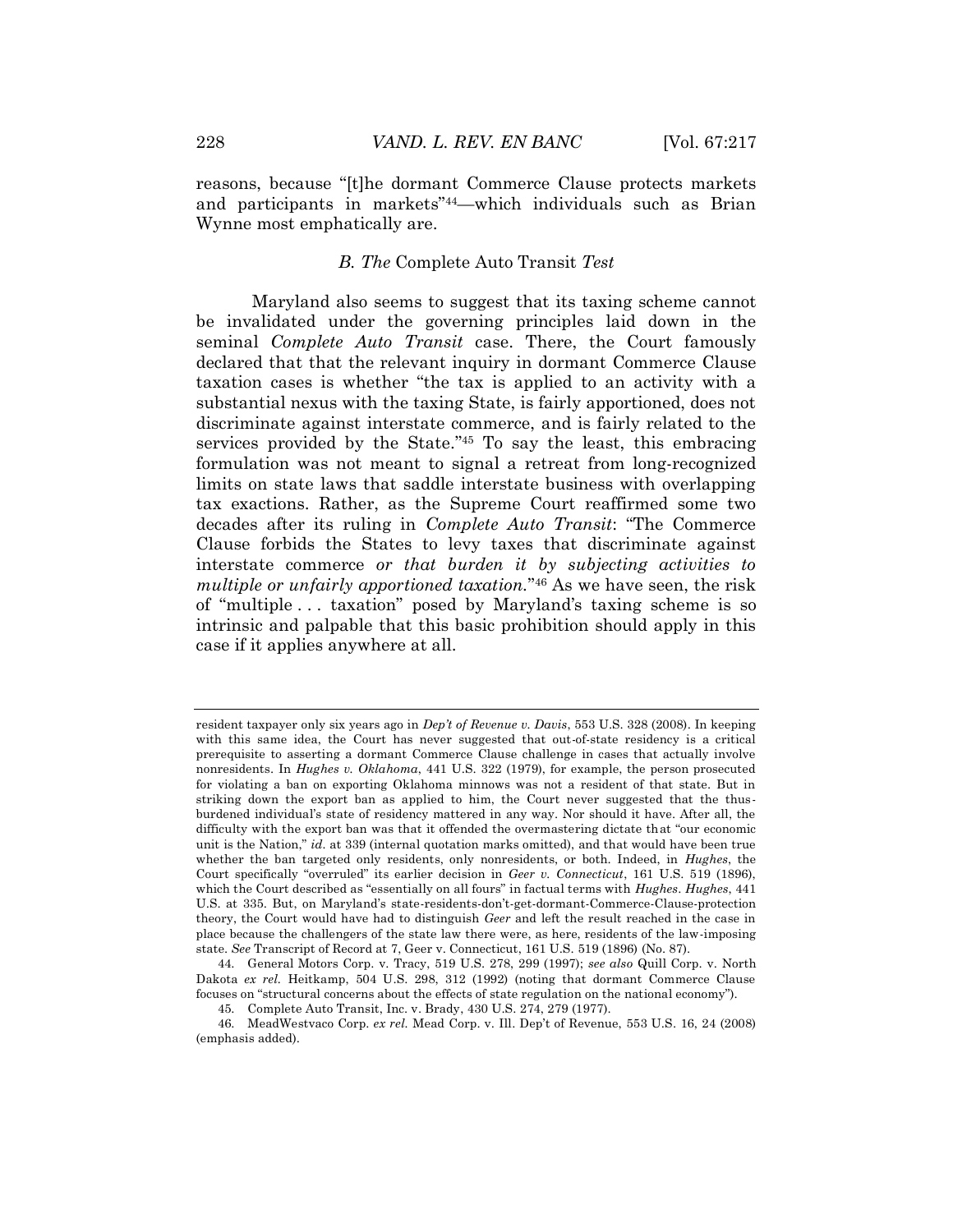In any event, the Maryland taxing program falls squarely within at least two zones of proscription laid down in the *Complete Auto Transit* case because: (1) Maryland's scheme embodies and engenders "discrimination against interstate commerce"; and (2) the Maryland taxing program lays its burden on multistate income in a way that is not "fairly apportioned." 47

#### 1. Discrimination

As to discrimination, Maryland argues that its method of taxing income is facially neutral and thus unobjectionable, because the county tax bears on all its residents at the same 100% level. Given the relevant baselines at work in this setting, it is far from clear that the "facially neutral" label fairly fits what Maryland has done.<sup>48</sup> Even if the Court were to apply that label, however, it would not render the Maryland taxing scheme nondiscriminatory for dormant Commerce Clause purposes. This is so because, in this field of law, the Court has long and rightly recognized that a challenged statute can have an intolerable "discriminatory effect" even if it is not discriminatory on its face.<sup>49</sup> In *Hunt v. Washington Apple Advertising Commission*, <sup>50</sup> for example, the Court invalidated a North Carolina statute that imposed exactly the same apple-crate-labeling rules on every apple seller who sold apples in the state. Even so, there was a violation of the dormant Commerce Clause because, in light of special and costly labeling requirements instituted by the state of Washington, the challenged North Carolina act had "the practical effect of not only burdening interstate sales of Washington apples, but also *discriminating against* 

<sup>47.</sup> I do not pause to consider whether the Maryland taxing scheme might offend the "fair relation" requirement. This limit was reined in *Commonwealth Edison Co. v. Montana,* 453 U.S. 609 (1981), but that case did not involve a situation in which a state taxes income at the 100% level even when that income is plainly associated with state-provided benefits afforded by other states that lay their own income-tax levies. Whether an all-out tax imposed by the state of residence is *fairly* related to the benefits afforded by the state of residency in such circumstances is beyond the scope of this article.

<sup>48.</sup> One difficulty in this regard is that Maryland, like all other states, previously adhered to the background norm of providing a tax credit for taxes paid to other states in administering both the "state tax" and "county tax" components of its income taxing program. Maryland thereafter repealed the credit for its "county tax." In other words, as stated by Maryland's highest court in *Frey v. Comptroller of the Treasury,* 29 A.3d 475 (Md. 2011), Maryland "amended the income tax statutes to prohibit specifically the application of the *out-of-state tax credit* to county income tax." *Id.* at 492 (emphasis added). Because the targeted disadvantaging of "out-ofstate" activity—in a sharp departure from the baseline of ordinary taxing principles—imposed a harm only on persons engaged in interstate commerce by its very terms, it seems plausible to say that this amendment discriminated against interstate commerce even on its face.

<sup>49.</sup> Minnesota v. Clover Leaf Creamery Co., 449 U.S. 456, 471 n.15 (1981).

<sup>50.</sup> 432 U.S. 333 (1977).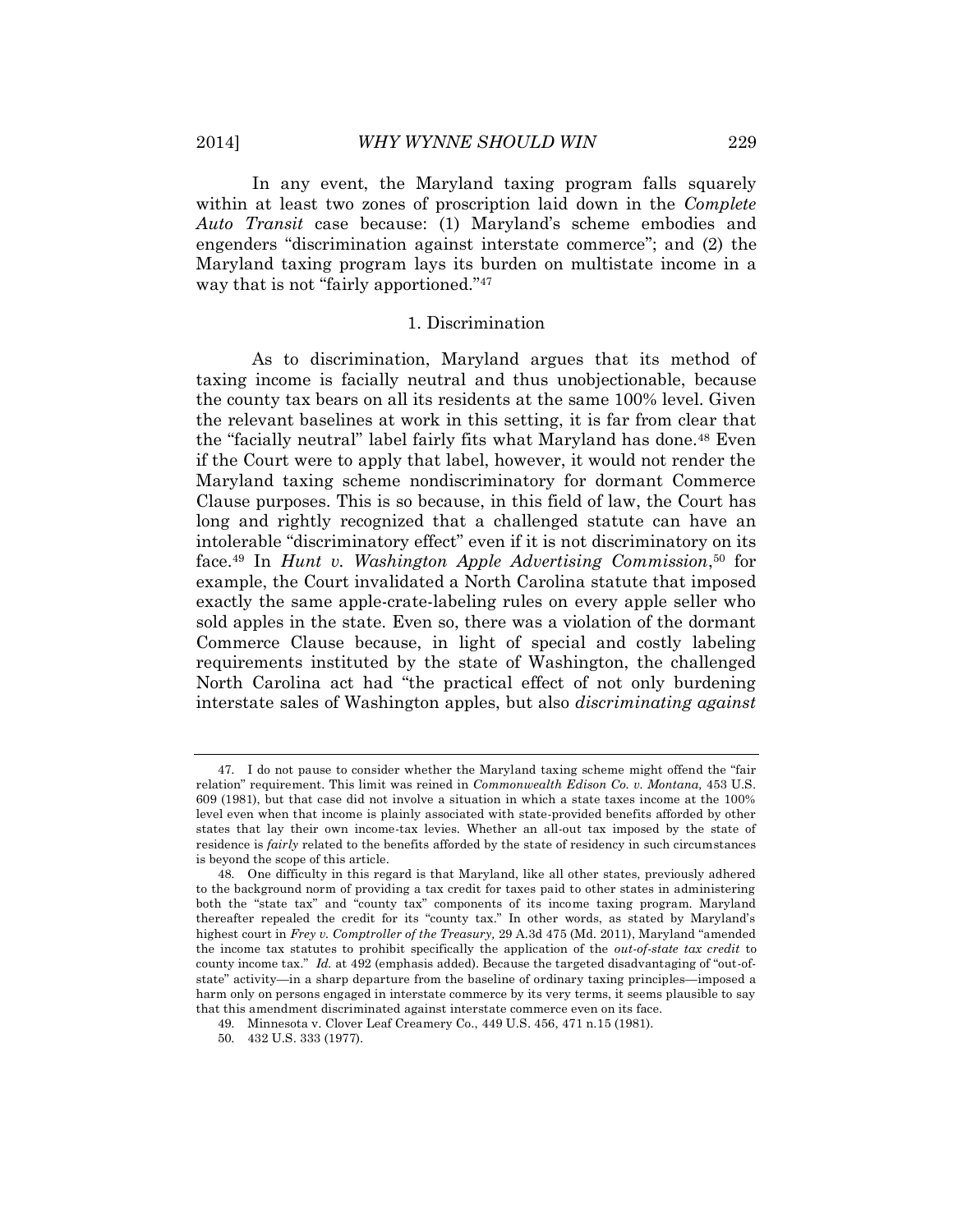*them*." <sup>51</sup> The idea that discrimination can lurk in facially neutral legal rules comports with common-sense themes that run throughout American law.<sup>52</sup> And although *Washington Apple Advertising Commission* did not involve a dormant Commerce Clause challenge to a tax law, that fact is beside the point. Indeed, the Court has applied the same discrimination-in-effect approach to state tax cases for more than a century.<sup>53</sup>

Maryland seeks to parry this thrust by arguing that any unequal tax treatment faced by taxpayers such as Brian Wynne is attributable to the taxing laws of other states, rather than the laws of Maryland. Any argument along these lines faces a major problem from the get-go: The critical difficulty with the Maryland taxing scheme does not arise simply because of the income taxes that other states actually impose; rather, the difficulty is that the internal structure of the Maryland taxing scheme gives rise to a built-in "risk" of overlapping multijurisdictional taxation.<sup>54</sup> To repeat: Maryland suggests that the double taxation experienced by people such as Brian Wynne is properly viewed as the result not of its taxing program, but instead as the result of overlapping source-based income taxes imposed by other states. But it will not "lie in the mouth" of Maryland<sup>55</sup> to lay blame on other states for engaging in supposedly duplicative, and thus harm-inflicting, source-based taxation when they are not doing anything different than what Maryland itself does without apology or reserve—that is, place an income tax on sourcebased nonresident income.

In any event, settled doctrine stands firmly against the idea that judges called on to apply the dormant Commerce Clause must close their eyes to the environment of real-world legal regulation in which a challenged state law operates.<sup>56</sup> Such an approach would fail

<sup>51.</sup> *Id.* at 350 (emphasis added).

<sup>52.</sup> *See, e.g.,* Britton v. Turner, 6 N.H. 481 (1834) (emphasizing "unequal treatment" created by a rule that, in an ostensibly equal and facially neutral manner, denies unjust enrichment recovery to any contract breacher because, in practical effect, such a rule is much harsher on the late-stage breacher than the early-stage breacher). For a few of the constitutional cases that recognize this notion outside the dormant Commerce Clause context, see *Harper v. Va. State Bd. of Elections*, 383 U.S. 663 (1966) and *Tennessee v. Lane*, 541 U.S. 509 (2004).

<sup>53.</sup> *See* DAN T. COENEN, CONSTITUTIONAL LAW: THE COMMERCE CLAUSE 323 (2003) (noting the Court's application of the anti-discrimination principle to "facially non-discriminatory charge placed on door-to-door sellers, sometimes called 'drummers' "); *see also* Armco Inc. v. Hardesty, 467 U.S. 638, 644–45 (1984) (indicating that a severely unapportioned tax "discriminates against" interstate commerce); Gwin, White & Prince v. Henneford, 305 U.S. 434, 439 (1939) (same).

<sup>54.</sup> *See infra* notes 70–71 and accompanying text.

<sup>55.</sup> Cavender v. Cavender, 114 U.S. 464, 471 (1885).

<sup>56.</sup> *See* Kassel v. Consol. Freightways Corp. 450 U.S. 662, 670–71 (1981) (plurality opinion) (invalidating Iowa truck length law because "Iowa's law is now out of step with the laws of all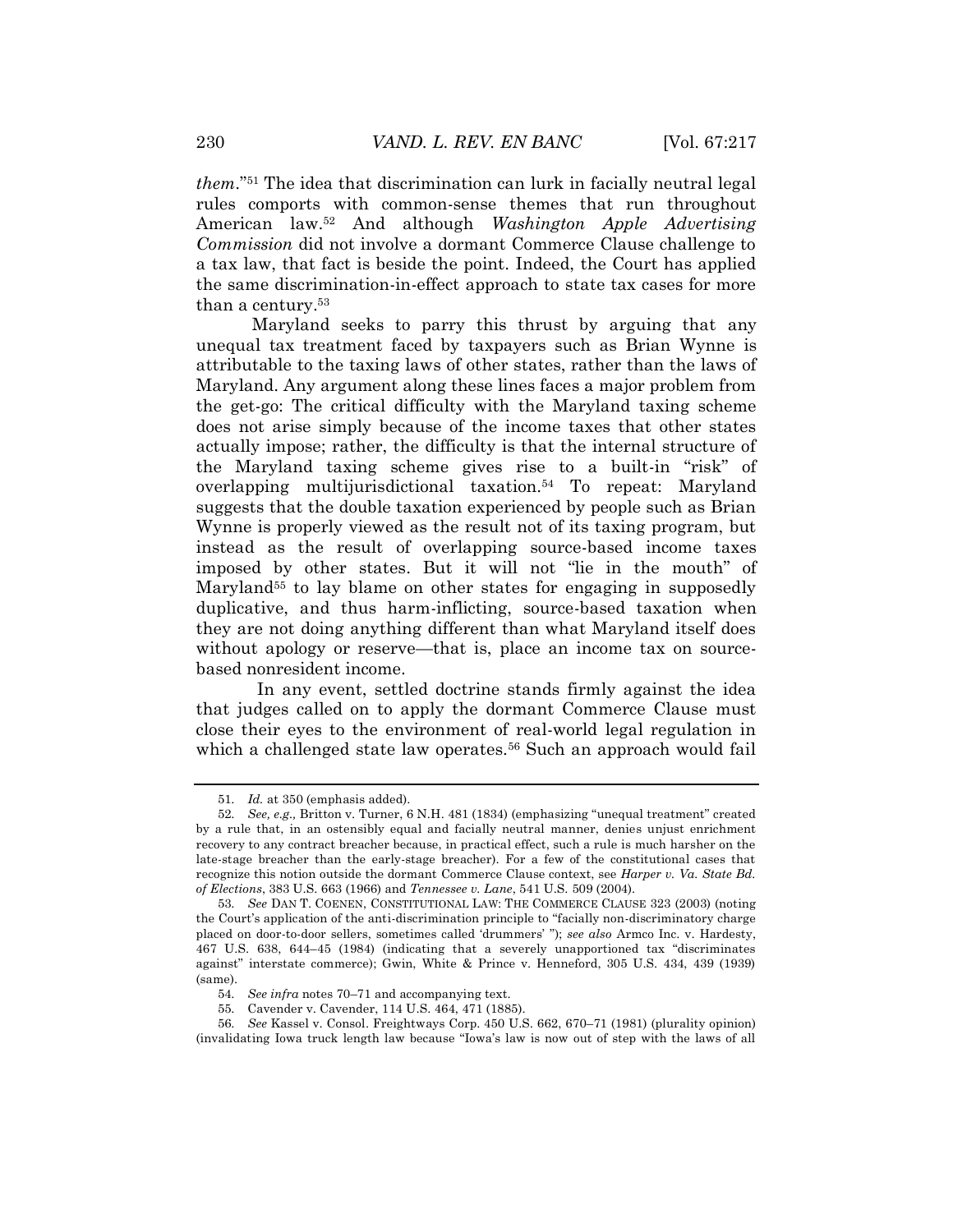to pay heed to the Court's insistence that the law in this area must take account of how a tax works "in practice," <sup>57</sup> in its "practical impact" <sup>58</sup> and in its "practical effect." <sup>59</sup> In keeping with these ideas, the Court has not hesitated to invalidate state laws that distort the operation of our "federal free trade unit" <sup>60</sup> because they depart from

58. Hughes v. Oklahoma, 441 U.S. 322, 336 (1979).

59. Complete Auto Transit, Inc. v. Brady, 430 U.S. 274, 279 (1977). Notably, Maryland's sharp departure from other states' approach to crediting source-based income taxes, even on its own, raises constitutional red flags. In many contexts, the Court has considered the outlier character of challenged state laws and practices in assessing their constitutionality—perhaps because, at least in part, there is reason to question the state-interest-based justification for a law that most other states have eschewed. There is no apparent reason why the Court should not take the same approach here. *See, e.g., Bibb*, 359 U.S. at 530. In fact, the reason for suspicion is greatly compounded when, as here, the laws of other states set the stage for an unfair and distorting form of cost-shifting. In *Kassel*, for example, the Court invalidated Iowa's ban on 65 foot double-trailer trucks precisely because virtually every other state permitted their use. *Kassel*, 450 U.S. at 665. That framework of other states' laws positioned Iowa to gain an advantage precisely because its more restrictive approach operated to divert problematic through-state truck traffic to neighboring jurisdictions. Much the same problem is present here. Non-Maryland residents who do business in Maryland uniformly get the benefit of income tax credits applied in those other states for Maryland-sourced income—thus assuring that their operations are not "deflected" away from Maryland. But Maryland residents—because of the background realities of the taxing schemes of other states—must pay a double tax, thus effectively allowing Maryland to free-ride on business activity that occurs outside its borders.

60. H.P. Hood & Sons, Inc. v. Du Mond, 336 U.S. 525, 538 (1949).

other Midwestern and Western states"); Bibb v. Navajo Freight Lines, Inc., 359 U.S. 520, 526 (1959) (noting, in invalidating an Illinois mudguard law for trucks, that it was inconsistent with the laws of 45 states); S. Pac. Co. v. Arizona, 325 U.S. 761, 774 (1945) (noting, in invalidating Arizona train length limits, that freight car limit reached beyond the laws of all but one other state and that passenger car limit was stricter than that of every other state); *see also* CTS Corp. v. Dynamics Corp. of Am., 481 U.S. 69, 88 (1987) (recognizing authority for "invalidat[ing] statutes that may adversely affect interstate commerce by subjecting activities to inconsistent regulations" in different states; and citing *Kassel* and *Southern Pacific* in support of this assertion); *id.* at 94, 95 (Scalia, J. concurring) (finding no need for further analysis in light of majority's proper holding that challenged statute neither discriminated nor created such a risk of "inconsistent regulation by different States"). Indeed it is commonplace in many areas of constitutional law for the Court to consider the outlier status of the challenged state rule as one consideration that tends to cut against its validity. *See e.g.,* Burch v. Louisiana, 441 U.S. 130, 138 (1979) ("We think that this near-uniform judgment of the Nation provides a useful guide in delimiting the line between those jury practices that are constitutionally permissible and those that are not."); *see generally* Dan T. Coenen, *A Constitutional Collaboration: Protecting Fundamental Values with Second-Look Rules of Interbranch Dialogue*, 42 WM. & MARY L. REV. 1575, 1719 (2001) ("[D]octrines of this kind are commonplace in our law."); Barry Friedman, *Dialogue and Judicial Review*, 91 MICH. L. REV. 577, 597 (1993) (noting that the Court "turns time and again to a head count of states" and that this "technique [is] prevalent throughout constitutional cases"); Michael J. Klarman, *Rethinking the Civil Rights and Civil Liberties Revolution*, 82 VA. L. REV. 1, 6 (1996) ("Frequently the Court takes a strong national consensus and imposes it on relatively isolated outliers."); Corinna Barrett Lain, *The Unexceptionalism of "Evolving Standards,"* 57 UCLA L. REV. 365, 367–69 (2009) (noting that Eighth Amendment law that focuses on a challenged law's correspondence to general state practice "is not all that different from what the Court does in other constitutional contexts," including in areas that range from "due process to equal protection" and "from the First Amendment to the Fourth and Sixth").

<sup>57.</sup> Am. Trucking Ass'ns, Inc. v. Scheiner, 483 U.S. 266, 278 (1987).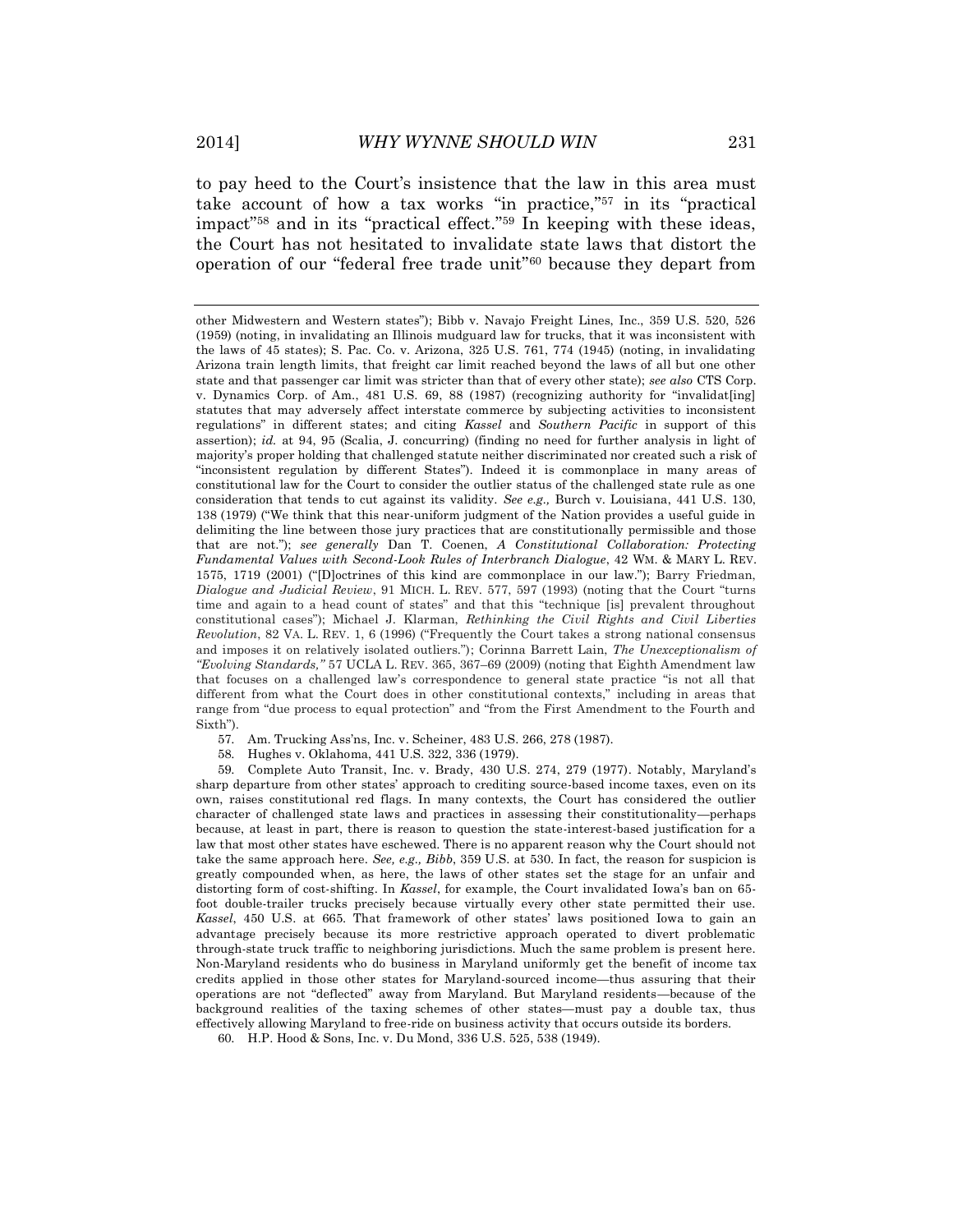"standard practice" <sup>61</sup> in that they are "inconsistent with" the laws of all or most other states.<sup>62</sup> Under these principles, it is clear that Maryland's tax effectively discriminates against interstate commerce precisely because it departs from routinely-employed income-tax credit rules under which the state that taxes income on a source-related basis is given primacy over the state of residence.<sup>63</sup>

# 2. Fair Apportionment

Even if the discrimination label somehow failed to fit this case, Maryland's taxing scheme runs afoul of the separate mandate of "fair apportionment." In ordinary circumstances, the term "apportionment" applies when the entire body of income earned by a taxpayer is divided up into pieces, each of which is assigned for taxing purposes to a particular state. But, as this case illustrates, income also can be divided up in the manner Maryland itself employs in assessing the "state" portion of its income tax—that is, by taxing all resident income at the operative state income tax rate, while affording a credit for source-based income taxes paid elsewhere. A credit scheme thus "apportions" income in the relevant sense of "distributing [it] on an equitable, or suitable basis" among various taxing jurisdictions.<sup>65</sup> Indeed, the Supreme Court endorsed this notion in no uncertain terms in *D.H. Holmes Co. v. McNamera*, when it declared that the challenged "Louisiana taxing scheme is fairly apportioned, for it provides a credit against its use tax for sales taxes that have been paid in other states." <sup>66</sup> Here, in contrast, the Maryland county tax is *not* fairly apportioned because it does *not* provide such a credit. The gist of the problem is that Maryland's "county tax" takes no account whatsoever of the earning or taxing of income in other states. And if any state method of taxation fails to provide "fair apportionment," it must be one—such as this one—that thus affords no apportionment at all.

The United States, appearing as amicus curiae, seeks to dodge this point by directing attention to *Moorman Manufacturing Co. v. Bair*. <sup>67</sup> At the time that case arose, most states used a three-factor formula for apportioning corporate income—that is, a formula that

<sup>61.</sup> S. Pac. Co. v. Arizona, 325 U.S. 761, 771 (1945).

<sup>62.</sup> *Bibb*, 359 U.S. at 524.

<sup>63.</sup> *See* HELLERSTEIN ET AL., *supra* note 13.

<sup>64.</sup> Container Corp. of Am. v. Franchise Tax Bd., 463 U.S. 159, 171 (1983).

<sup>65.</sup> WEBSTER'S THIRD NEW INTERNATIONAL DICTIONARY 105 (1993).

<sup>66.</sup> D.H. Holmes Co. v. McNamara, 486 U.S. 24, 31 (1988).

<sup>67.</sup> 437 U.S. 267 (1978).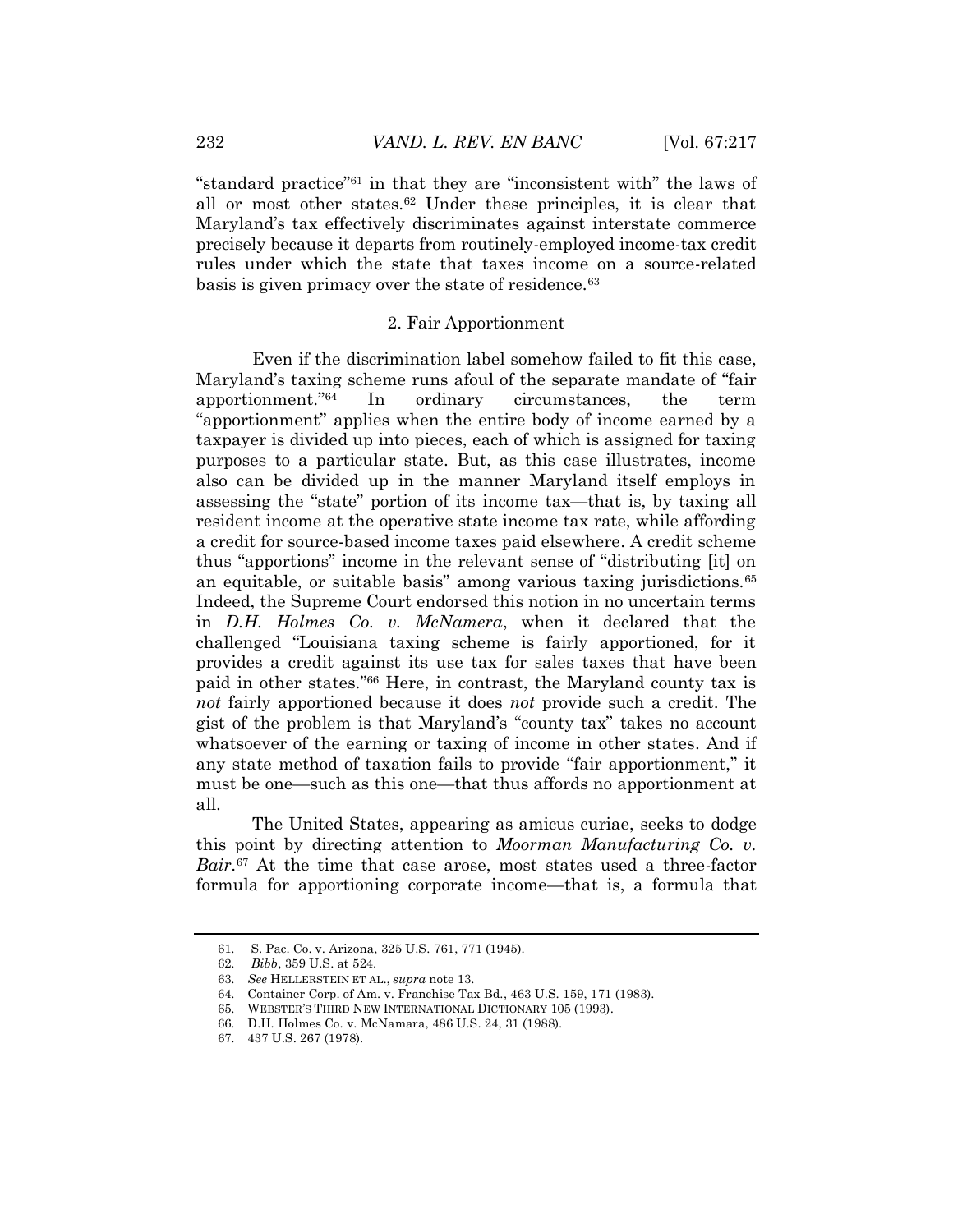took account of the location of corporate sales, employees, and tangible property. Iowa, however, took a different approach by apportioning corporate income based on only one of these factors—namely, sales. The effect of this method of income apportionment was to favor businesses that located property (for example, plants) and personnel (for example, the people who worked in those plants) within the state. This advantaging of in-state activity occurred because businesses that located property and personnel in Iowa were not disadvantaged by doing so under that state's sales-only apportionment formula, even as they reduced taxation in other states whose three-factor formulas laid weight on the property and personnel factors. As a result, challengers of the Iowa approach argued that it afforded a preference to in-state over out-of-state commercial activity in violation of the dormant Commerce Clause. The Court, however, upheld the one-factor formula because (1) it would not have resulted in any multiple taxation if every other state had adopted it<sup>68</sup> and  $(2)$  this methodology comported with federalism-based norms of state experimentation in crafting state-tax apportionment systems.<sup>69</sup> But the tax at issue in *Wynne* presents an altogether different case. With regard to the county component of its income taxing system, however, Maryland—unlike Iowa—has not experimented with a new income-tax apportionment mechanism; instead, it has refused to apportion multistate income in any way at all. No less important, as was previously discussed, if every state deployed Maryland's taxing scheme, wide-ranging double taxation of interstate commerce would result.<sup>70</sup> For these reasons, *Moorman* is readily distinguishable from this case. There is no fair apportionment or anything like it here; and accordingly, the Maryland taxing scheme runs afoul of the dormant Commerce Clause.<sup>71</sup>

<sup>68.</sup> *See id.* at 279.

<sup>69.</sup> *See id.* at 278–79.

<sup>70.</sup> This is the case because Maryland, through its county tax, simultaneously (1) taxes residents at the 100% level on a residence-based theory and (2) also taxes nonresident income on a pro tanto basis on a source-based theory. It is obvious that, if every state adopted this scheme all cross-border income earners would be doubly taxed on out-of-state income—first by the state of residence and second by the state of source; meanwhile, purely intrastate income would be taxed only once.

<sup>71</sup>. Along the way, Maryland seems to suggest that this sort of "internal consistency" analysis is beside the point, or essentially so, in light of the Supreme Court's rulings in *American Trucking Associations, Inc. v. Scheiner*, 483 U.S. 266 (1987) (*American Trucking I*), and *American Trucking Associations, Inc. v. Michigan Public Service Commission*, 545 U.S. 429 (2005) (*American Trucking II*). In the former case the Court confronted a \$180 Pennsylvania license tax imposed on the operation of any truck within the state. In finding a constitutional violation, the Court invoked the "internal consistency test," under which "a state tax must be of a kind that, 'if applied in every jurisdiction, there would be no impermissible interference with free trade.' " *Am. Trucking Ass'ns*, 483 U.S. at 284. The critical problem, the Court suggested, was that if every state imposed a flat fee (as did Pennsylvania) for any amount of in-state operation,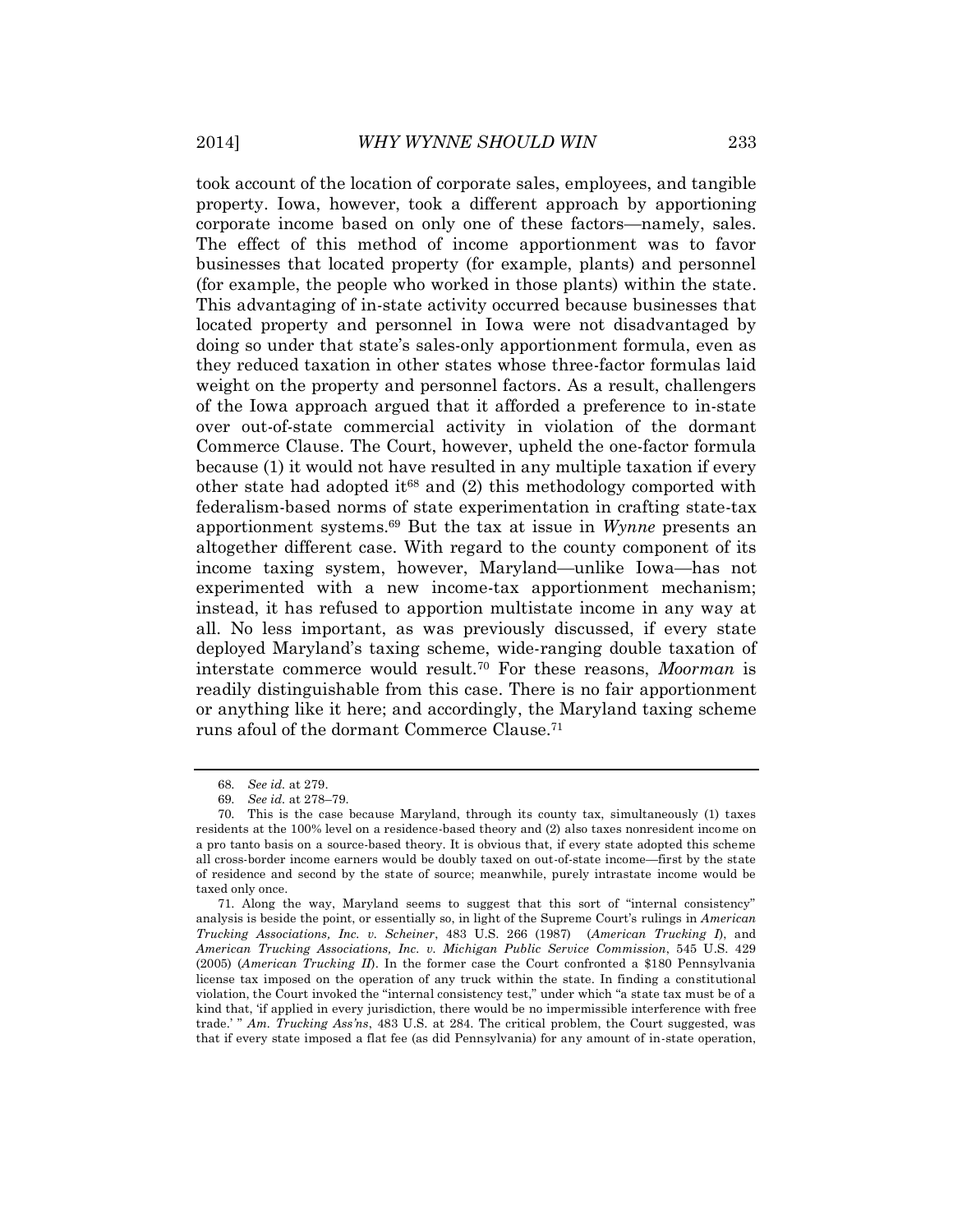# *C. Arguments from Policy*

Faced with these difficulties, Maryland claims that underlying considerations of tax policy, not evident on the face of things, justify a major reworking of now-governing dormant Commerce Clause doctrine. It advances two main arguments along these lines: First, that judicial rejection of its theory of full-bore, unabated residencebased income taxation will lead to intolerable results; and second, that principles of representation-reinforcement theory counsel against judicial disruption of its approach to income taxation.<sup>72</sup> Even assuming that these sorts of considerations might otherwise trump settled dormant Commerce Clause law, neither one of Maryland's supposed policy arguments carries any real force in this case.

72. *See generally* JOHN HART ELY, DEMOCRACY AND DISTRUST: A THEORY OF JUDICIAL REVIEW (1981) (setting forth and developing the representation-reinforcement approach to constitutional interpretation).

then interstate operators would pay far more in taxes than intrastate operators even though both of them covered exactly the same number of total miles. *See id.* at 283–84 & n.16 (noting this problem); *id.* at 297 (noting that unapportioned fees might be justifiable if apportionment is "impracticable," but requiring mileage-based apportionment in light of its effective use in other contexts; "[a]lthough out-of-state carriers obtain a privilege to use Pennsylvania's roads that is nominally equivalent to that which local carriers receive, imposition of flat taxes for a privilege that is several times more valuable to a local business than to its out-of-state competitors is unquestionably discriminatory"). In *American Trucking II*, the Court confronted a Michigan flatfee truck tax that took hold only if the truck operator engaged in some purely intrastate shipments. The Court acknowledged that, when all of an interstate operator's activity was considered, there was something of an "internal consistency" problem because a cross-border operator (even if engaged in some non-cross-border hauls) would still have to pay two or more flat taxes, whereas the purely local operator who drove the same total distance would remain susceptible to only one flat-fee charge. But *American Trucking II* did not negate the relevance or even come close to negating the relevance—of "internal consistency" analysis. Central to the Court's conclusion was the fact that "Michigan imposes the flat \$100 fee only upon intrastate transactions," and that the tax "does not reflect an effort to tax activity that takes place, in whole or part, outside the State." 545 U.S. at 434. Such a tax, the Court explained, was closely analogous to license fees charged to other in-state business operators and thus amounted to a charge that one "normally expects to pay." In short, the Court acknowledged that it had "typically used" the " 'internal consistency' test" in cases "where taxation of interstate transactions is at issue" and that *American Trucking I* was distinguishable precisely because Michigan did "not seek to tax a share of interstate transactions." *Id*. at 437–38. Just the opposite is true here, however, so that the narrow qualification of the internal consistency approach directed at only truck fees for purely local activity offers no support for Maryland's position. To be sure, Maryland might be understood to argue here that all-out taxation of income on the basis of residence, regardless of the out-of-state situs of such income, cannot involve taxing "a share of interstate transactions" because residence is intrinsically an intrastate matter. But any such effort at characterization involves just the sort of "legal fiction," *Hughes v. Oklahoma*, 441 U.S. 322, 336 (1979), rooted in "artificial and formalistic" reasoning, *id.* at 328, that the Supreme Court has vigorously condemned. *See id.* at 336 (emphasizing that "this Court is not bound by '[t]he name, description or characterization given it by the legislature or the courts of the State,' but will determine for itself the practical impact of the law" (internal citations omitted)).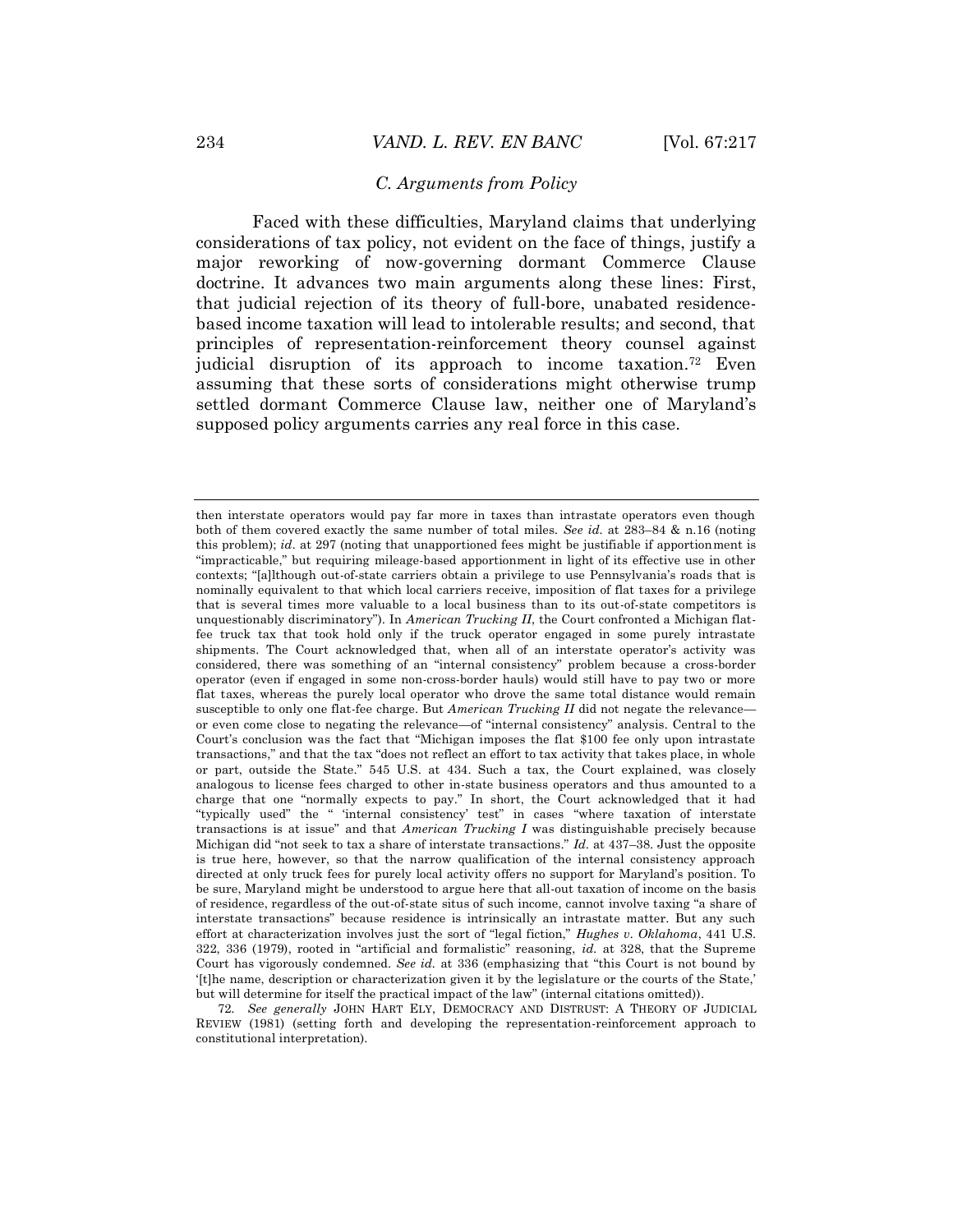#### 1. Supposedly Intolerable Results

With its first policy-based argument, Maryland marches out a parade of horribles. It suggests that states must be able to engage in unmitigated residence-based income taxation—without any regard to overlapping source-based income taxes imposed in other states because otherwise an unacceptable prospect would loom. Absent such a power, Maryland asserts, some state residents (for example those residents whose income is entirely sourced in other high-tax-rate states) will be able to escape income taxation by the state of residence altogether. And this cannot be because those residents, precisely because they are residents, obviously benefit from many stateprovided programs, such as free public education for their children and reduced tuition at state universities.

This argument for supposedly "fair" tax treatment of resident taxpayers, however, obscures many critical points. To begin with, Maryland wants to have it both ways. It taxes nonresidents on income earned in Maryland on a source-based theory, but when Maryland residents are taxed elsewhere on income earned in other states, Maryland turns around and says: "We don't care!" Maryland thus ignores the fact that, for every dollar of out-of-state resident income the lower court's ruling keeps it from taxing, it can and does impose a tax on nonresidents for their activity in the state, even though those nonresidents do not get the benefit of Maryland-supplied free public education, low-cost university tuition, and the like.

What is more, Maryland ignores the fact that even as Marylanders have to pay source-based income taxes in other jurisdictions, those same Marylanders do not receive the benefits of such things as free or lower-priced education in those states. In these circumstances, there is nothing "anomalous" in Brian Wynne's invocation of broadly endorsed income-attribution principles that favor source-based over residence-based taxation. <sup>73</sup> The real anomaly lies in Maryland's insistence that it can snub its nose at long-accepted income taxing principles, so as to burden and distort the free, crossborder movement of people, products, and money within our national economy. Put another way, it is entirely true that, when it comes to state taxation, interstate commerce must "pay its way." <sup>74</sup> But it is equally true that a state may not insist that interstate commerce must

<sup>73.</sup> Brief for the United States as Amicus Curiae in Support of Petitioner at \*11, Md. Comptroller of the Treasury v. Wynne, No. 13-485 (U.S. Aug. 1, 2014), 2014 WL 3811118.

<sup>74.</sup> Nw. States Portland Cement Co. v. Minnesota 358 U.S. 450, 464 (1959) (internal quotation marks omitted).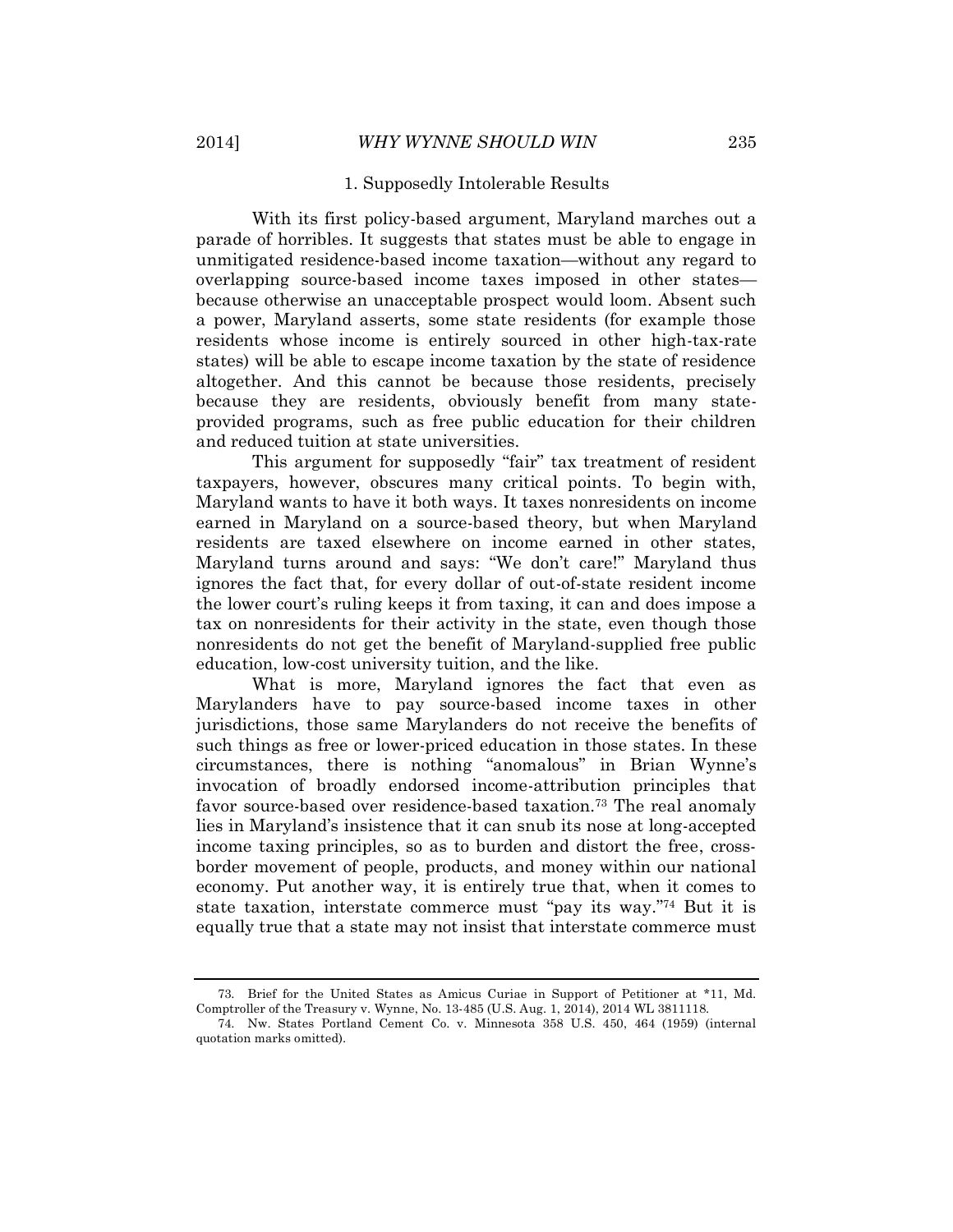pay far *more* than its way—as does Maryland here by taxing nonresident income on a source-related basis even while simultaneously taxing all resident income at the 100% level, for purposes of the "county tax," regardless of whether some or all of that income is both sourced and taxed in other states. If the ban on crossborder-trade-distorting taxation means anything at all, it must mean that Maryland cannot double-dip on interstate commerce with this sort of heads-we-win-tails-you-lose approach.

Seeking to escape this problem, the United States as amicus curiae defends the Maryland taxing scheme by trumpeting the underlying premises of the market participant exception to the dormant Commerce Clause rule.<sup>75</sup> The underlying idea seems to be that the exception permits states to favor residents in distributing state-created benefits, because residents primarily fund the state treasury; thus all state residents can rightly be forced to fund the state treasury by being subjected to taxation of all their income, without any abatement, due solely to their local residence. But in fact the driving principle of the market participant exception cuts strongly against, rather than in favor of, the state action challenged here. The market participant exception supports nothing more than the ability of states to favor state residents through the operation of "discrete" state programs that give local actors a special form of marketplace choice76—such as by offering cement produced by a state-owned plant for sale only to state residents.<sup>77</sup> Indeed, the core idea of the exception is that it operates only when the state does *not* engage in coercive behavior through the taking of "regulatory and taxing actions," which were (unlike state marketplace actions) targeted by the Framers as a part of the "constitutional plan." <sup>78</sup> It is also a matter of no small consequence that even the specialized protection of non-coercive state activities afforded by the market participant exception is "subject to an array of important limitations" <sup>79</sup> so as to ensure the continued vibrancy of our system of free-flowing interstate trade.<sup>80</sup> But whatever category of state laws the market-participant rule might serve to justify, that category most assuredly does not include a broad-based

<sup>75.</sup> *See generally* Dan T. Coenen, *Untangling the Market-Participant Exemption to the Dormant Commerce Clause*, 88 MICH. L. REV. 395 (1989).

<sup>76.</sup> *See* Camps Newfound/Owatonna, Inc. v. Town of Harrison, Me., 520 U.S. 564, 594 (1997).

See Reeves, Inc. v. Stake, 447 U.S. 429, 432–33 (1980). 78. *Id.* at 437.

<sup>79.</sup> *See* COENEN, *supra* note 53, at 306.

<sup>80.</sup> *See Camps Newfound/Owatonna*, 520 U.S. at 592–94.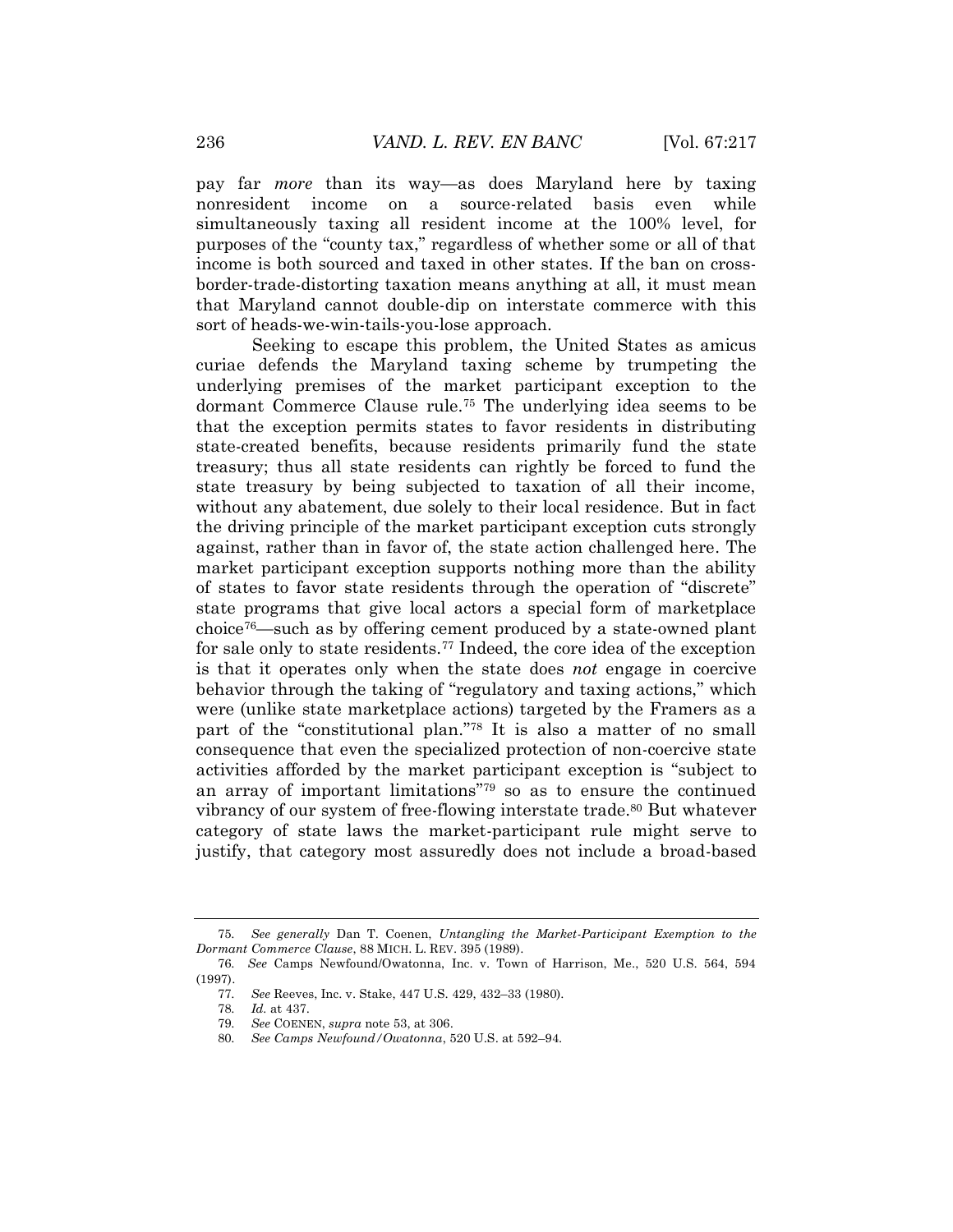compulsory income tax law that operates directly to disadvantage those who engage in interstate, rather than intrastate, commerce.<sup>81</sup>

There is yet another problem with Maryland's parade of horribles argument. In essence Maryland suggests that, if states must grant exemptions based on the imposition of source-based income taxes by other states, it will be left without power to lay any incomerelated tax on some state residents whose income is sourced entirely in other jurisdictions. But this is not true. Maryland, for example, might impose a head tax—that is, a uniform tax imposed on each person—on all its residents, while exempting low-income earners. Maryland might make its income tax rate higher than the rates imposed in other states, so that credits for taxpayers paid elsewhere will not offset their entire Maryland tax bill. Or Maryland might devise a multi-factor income-apportionment formula that takes account of residence (and thus non-residence) as one relevant

<sup>81.</sup> *See, e.g*., New Energy Co. of Ind. v. Limbach, 486 U.S. 269, 277 (1988) (stating that even though "the tax credit scheme has the purpose and effect of subsidizing a particular industry," that purpose "does not transform it into a form of state participation in the free market"). Perhaps the United States really means to argue that the Maryland taxing scheme is sustainable under the "state self promotion" rule recognized in *United Haulers Association, Inc. v. Oneida-Herkimer Solid Waste Management Auth.*, 550 U.S. 330 (2007). *See generally* Dan T. Coenen, *Where* United Haulers *Might Take Us: The Future of the State-Self-Promotion Exception to the Dormant Commerce Clause Rule*, 95 IOWA L. REV. 541 (2010). In that case, the Court recognized that in some circumstances the State may compel local residents to deal with (and thus pay money to) its own service-providing entities—there a government-owned waste handling facility, which was said to be unfairly advantaged over other waste-handling facilities located in other states. The principle of *United Haulers*, however, is not even remotely applicable here. That case involved the provision of a specific government service for which a targeted charge, carefully calibrated on the extent of the service provided, was imposed by the state. The service provided was a discrete and narrow one that was designed to address a "solid waste crisis," 550 U.S. at 334 (internal quotation marks omitted), and involved only garbage handling—which, the Court emphasized, was "typically and traditionally a local government function." *Id.* at 354 (internal quotation marks omitted). The Court viewed this state program as involving the sort of particularized experiment in the provision of government services that our system of federalism encourages*. See id.* at 336 (detailing recycling, composting and other specialized work done at the facility). And particularly important was the fact that the requirement to use the local facility was directed in an entirely equal fashion at "all solid waste generated within the Counties," *id.*, so that the program did not generate in its nature any sort of double-charge distinctively borne by persons engaged in interstate operations. *See also id.* at 345 (emphasizing that "the Counties' flow control ordinances . . . treat in-state private business interests exactly the same as out-of-state ones"). In any event, a decisive plurality of the Court took care in *United Haulers* to emphasize that the rule endorsed there went no further than to exempt the challenged law from the "virtually *per se* rule of invalidity" that applies when a state law discriminates against interstate commerce. *Id.* at 338 (internal quotation marks omitted); *see id.* at 346–47 (applying *Pike* balancing analysis to challenged scheme despite Court's determination that state-self-promotion exception negated characterization of the challenged must-use rule as discriminatory). Thus in a case like this one, where governing law dictates invalidation of the challenged state law whether or not the discrimination label applies, *see supra* notes 64–71 and accompanying text, the *United Haulers* rule would seem to be beside the point in any event.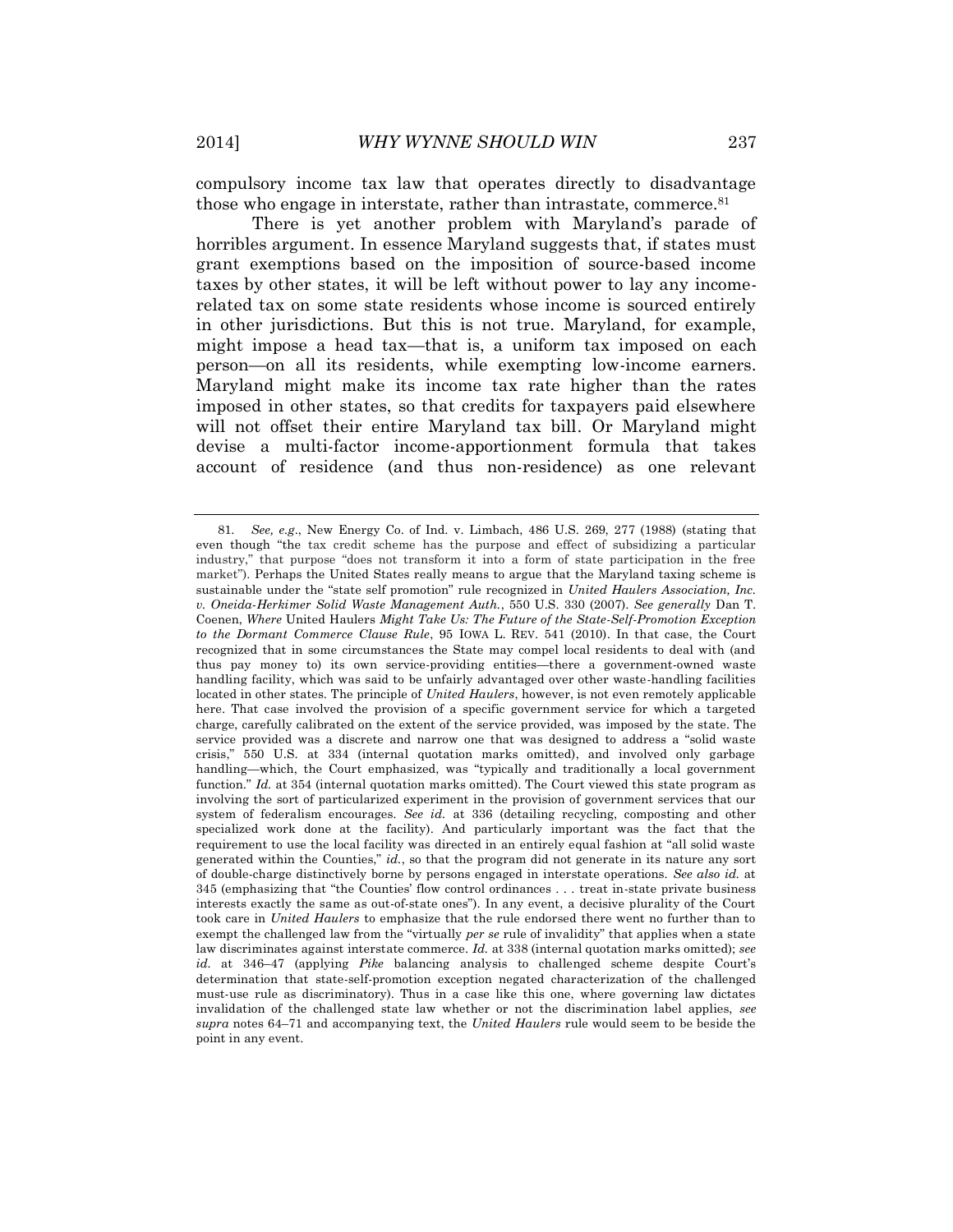apportionment criterion. Nor should it be forgotten that state residents make many state tax payments outside the income-taxing system—most prominently through the payment of state property, sales, and excise taxes (on gasoline, tobacco, and alcohol). In any event, the vast majority of Maryland taxpayers do pay Maryland income taxes; indeed, even giving full effect to the disputed tax credit that Brian and Karen Wynne have claimed in this case, they will have paid \$123,434 in Maryland income taxes during the operative tax year.<sup>82</sup>

In essence, Maryland implores the Court to abandon the core Commerce Clause restraint on multiple, cross-border taxation to deal with the out-of-the-ordinary problem (if one can call it a problem) of the resident taxpayer who is so heavily burdened by income taxes imposed by other jurisdictions that the taxpayer, upon receiving a proper credit, will owe no residence-based Maryland income taxes at the end of the day. But sound constitutional principles must surely look askance at this sort of effort to kill only a pesky ant (assuming it even merits description as pesky) with a hydrogen bomb. And that is all the more the case when Maryland can devise alternative (and much fairer) ways to ensure that residents who engage in interstate commerce pay some base-level measure of taxes to the state.

# 2. Representation Reinforcement Theory

Maryland's alternative policy-driven argument builds on the reasoning of the dissenting opinion in the Maryland Court of Appeals. In that opinion, Justice Greene (joined by Justice Battaglia) sought to invoke what he saw as deep matters of constitutional structure and theory. His reasoning reached all the way back to "perhaps the greatest of our constitutional cases," <sup>83</sup> *McCulloch v. Maryland*. 84 There, the Supreme Court considered another Maryland tax—one directed at the operations of the recently re-chartered Bank of the United States. The Court struck down that tax under the principle that a state could not disrupt the operations of the central government through use of the state taxing power. Justice Greene sought to leverage *McCulloch* by suggesting that the Maryland income tax imposed on the Wynnes, unlike the tax at issue in *McCulloch* itself, is unobjectionable because it targets the Maryland legislature's own

<sup>82.</sup> *See* Brief for Respondents at \*7, Md. Comptroller of the Treasury v. Wynne, 134 S. Ct. 2660 (Sept. 19, 2014) (No. 13-485), 2014 WL 4681795.

<sup>83.</sup> CHARLES LUND BLACK, STRUCTURE AND RELATIONSHIP IN CONSTITUTIONAL LAW 15 (1969).

<sup>84.</sup> 17 U.S. (4 Wheat.) 316 (1819).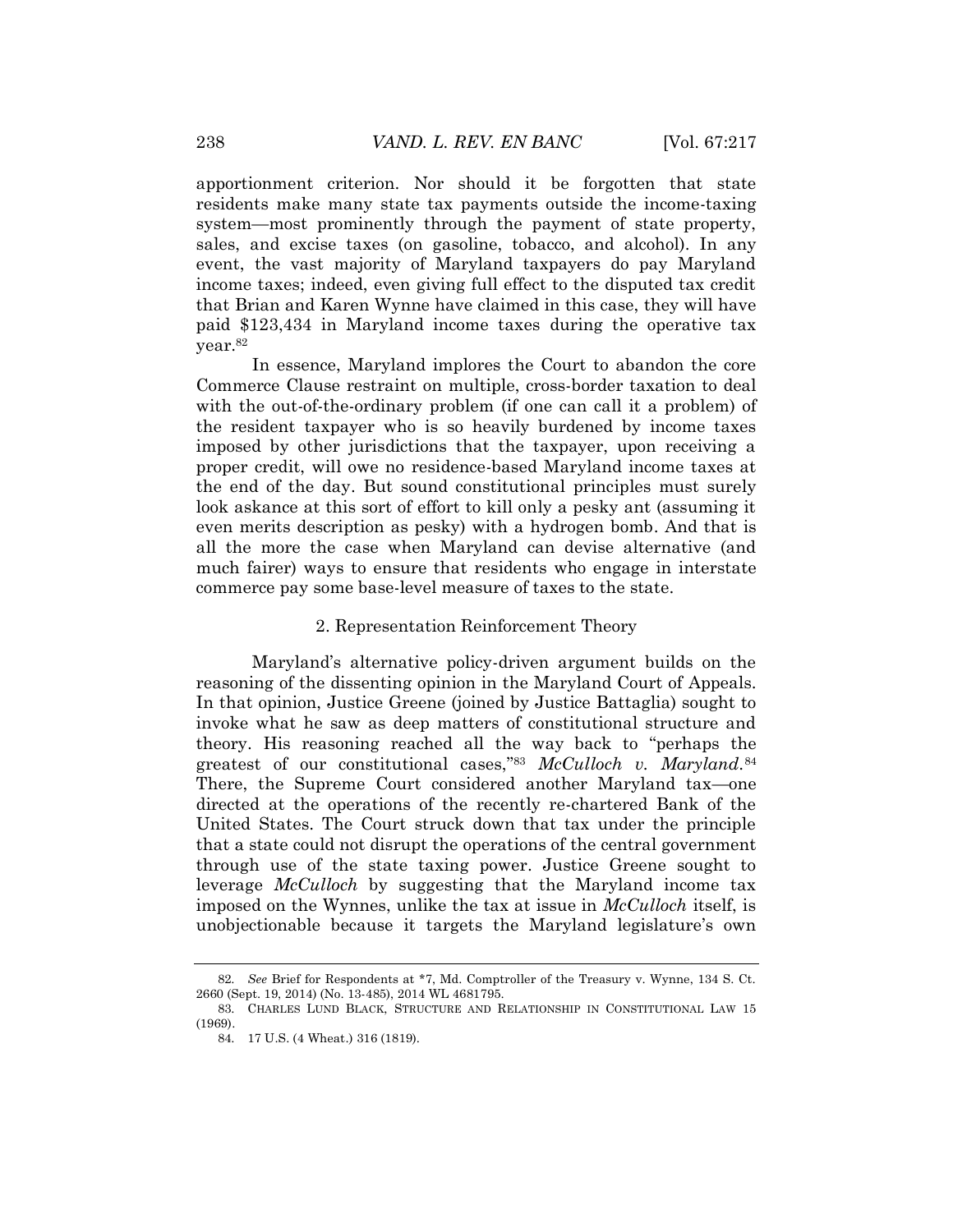"constituents," <sup>85</sup> who thus can readily protect their interests as voting participants in the Maryland political process.<sup>86</sup>

This effort to rely on *McCulloch* is unavailing; indeed, it turns the logic of that case on its head. *McCulloch*, after all, invalidated a Maryland taxing program even though it directly targeted state residents. Indeed, the tax-challenging litigant in the case was James W. McCulloch, the Maryland resident who worked as the cashier of the local Baltimore branch of the national bank. This Maryland resident personally faced far-reaching exactions because he individually failed to honor the duties that the Maryland legislature had imposed on him.<sup>87</sup> What is more, the Maryland bank tax at issue in *McCulloch* imposed significant burdens on many other Marylanders by disrupting the national bank's operations, including local employees of the bank, local borrowers from the bank, and local investors in the bank. The real point of *McCulloch* is that federal courts should intervene—even when some local residents are disadvantaged—in cases where parochial legislation operates to impose costs on activities that have an important national (that is, interstate) character, so as to advantage activities that have a local (that is, intrastate) character.

The dormant Commerce Clause has long embodied this same notion. Outright tariffs, for example, burden in-state residents in that they inevitably drive up the costs for goods purchased by in-state

<sup>85.</sup> *Id.* at 428.

<sup>86.</sup> Md. State Comptroller of the Treasury v. Wynne, 64 A.3d 453, 471–72 (Md. 2013) (Greene, J., dissenting).

<sup>87.</sup> *McCulloch*, 17 U.S. at 321. The Supreme Court's opinion in *McCulloch* does not specifically address whether James was a Maryland resident, but census records indicate that he in fact resided in Baltimore. *See* 1820 U.S. Census, Census Place: Dist. 1, Baltimore, Md. at 192 (set forth at http://search.ancestrylibrary.com/cgi-bin/sse.dll?indiv=1&db=1820us); *see also* National Register of Historic Places Inventory–Nomination Form for Hilton, Catonsville Community College (rec'd Feb. 20, 1980) (stating in "Significance" section that ""[t]he large stone farmhouse [in Baltimore County, Maryland] was by all indications built between 1818 and 1825 by James W. McCulloch . . . cashier of the Baltimore Branch of the Bank of the United States"). In any event, it did not matter one whit to the Supreme Court in the National Bank case whether McCulloch was a Maryland resident or not; even if he was—and thus could vote in Maryland elections—that fact did not render him unable to invoke the protections of federal legal limits on the state's power to pass state tax laws. As to the extent of the burden imposed on McCulloch, the relevant statute provided that "the . . . cashier . . . shall forfeit the sum of \$500 for each and every offense" in failing to pay the state stamp tax payable in connection with each bank note. The constitutional historian Charles Warren reported that the action began as "an action of debt by one John James, suing as an informer . . . to recover \$100 from James W. McCulloch . . . for circulating a banknote unstamped, in violation of the Maryland taxing statute," 1 CHARLES WARREN, THE SUPREME COURT IN UNITED STATES HISTORY 506 (1922), but the Court in *McCulloch* itself indicated that "if the court should be of opinion, that the plaintiffs are entitled to recover, then judgment, it is agreed, shall be entered for the plaintiffs for \$2500, and costs of suit." *McCulloch,* 17 U.S. at 320.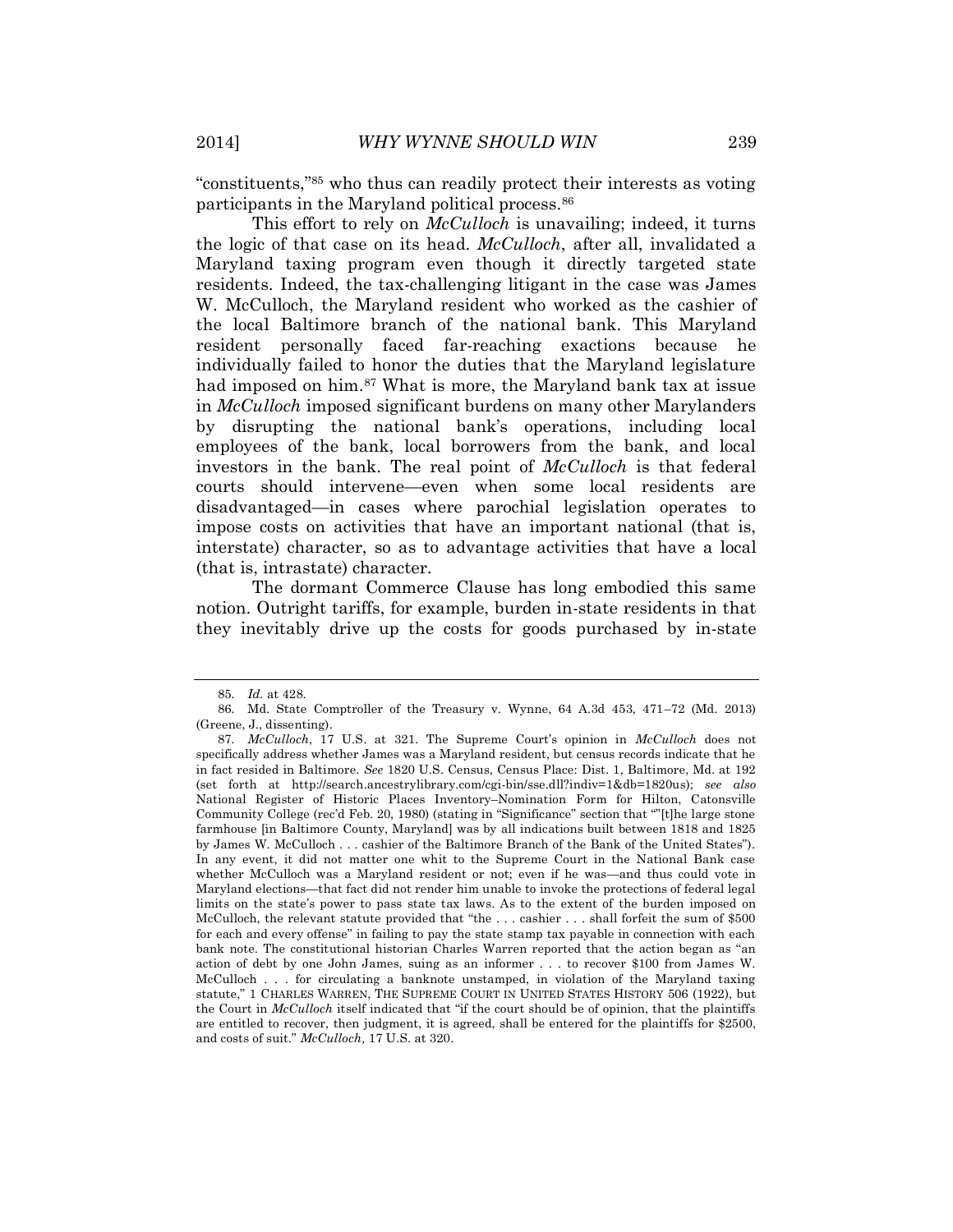residents by granting favorable tax treatment to less efficient in-state producers. But that does not mean that tariffs are constitutional; rather, they are unconstitutional—and rightly so from a politicalprocess perspective—because, while both in-state and out-of-state commercial interests are harmed by such laws, the out-of-state interests face special obstacles when it comes to fighting in-state political battles. Exactly the same point applies here. As illustrated by the "Caroline Rezzy" Georgia farmland hypothetical, the Maryland taxing scheme rewards, and thus incentivizes, intrastate business activity to the disadvantage of interstate business activity. More particularly, such a scheme disadvantages not only the doubly-taxed interstate-actor resident but also all of those out-of-state commercial actors who deal with and support that resident's out-of-state incomegenerating activity. In our case involving Ms. Rezzy, for example, these out-of-state actors would include the lessor of the Georgia farmland and every worker, supplier and buyer in Georgia who has dealings with Rezzy's Georgia farming operations.

Justice Greene urges that local cross-border-business-doing state residents can protect their own interests—and thus the proper operation of the national common market—by participating in Maryland elections. But that assertion does not hold water. Common experience suggests that the vast majority of individual Maryland residents do not engage in farming in Georgia or other interstate income-generating activity. Moreover, every dollar taken into the state treasury as a result of such interstate activity is one less dollar that the vast majority of individual Maryland residents must pay on their own wholly intrastate income-generating conduct. Will the vast majority of Maryland voters suddenly decide that it is a good idea to risk the imposition of a new tax burden on themselves by granting relief to the Brian Wynne, so as to facilitate and encourage commerce in other states? Hardly.

There is another point, too: If the Supreme Court upholds the Maryland county tax, it stands to reason that voter majorities in other states will follow Maryland's lead—thus triggering just the sort of domino effect of common-market-fracturing parochial legislation that the dormant Commerce Clause was designed to prevent.<sup>88</sup>

<sup>88.</sup> *See, e.g.*, Baldwin v. G.A.F. Seelig, Inc., 294 U.S. 511, 522 (1935) (declaiming the "rivalries and reprisals that were meant to be averted by subjecting commerce between the states to the power of the nation").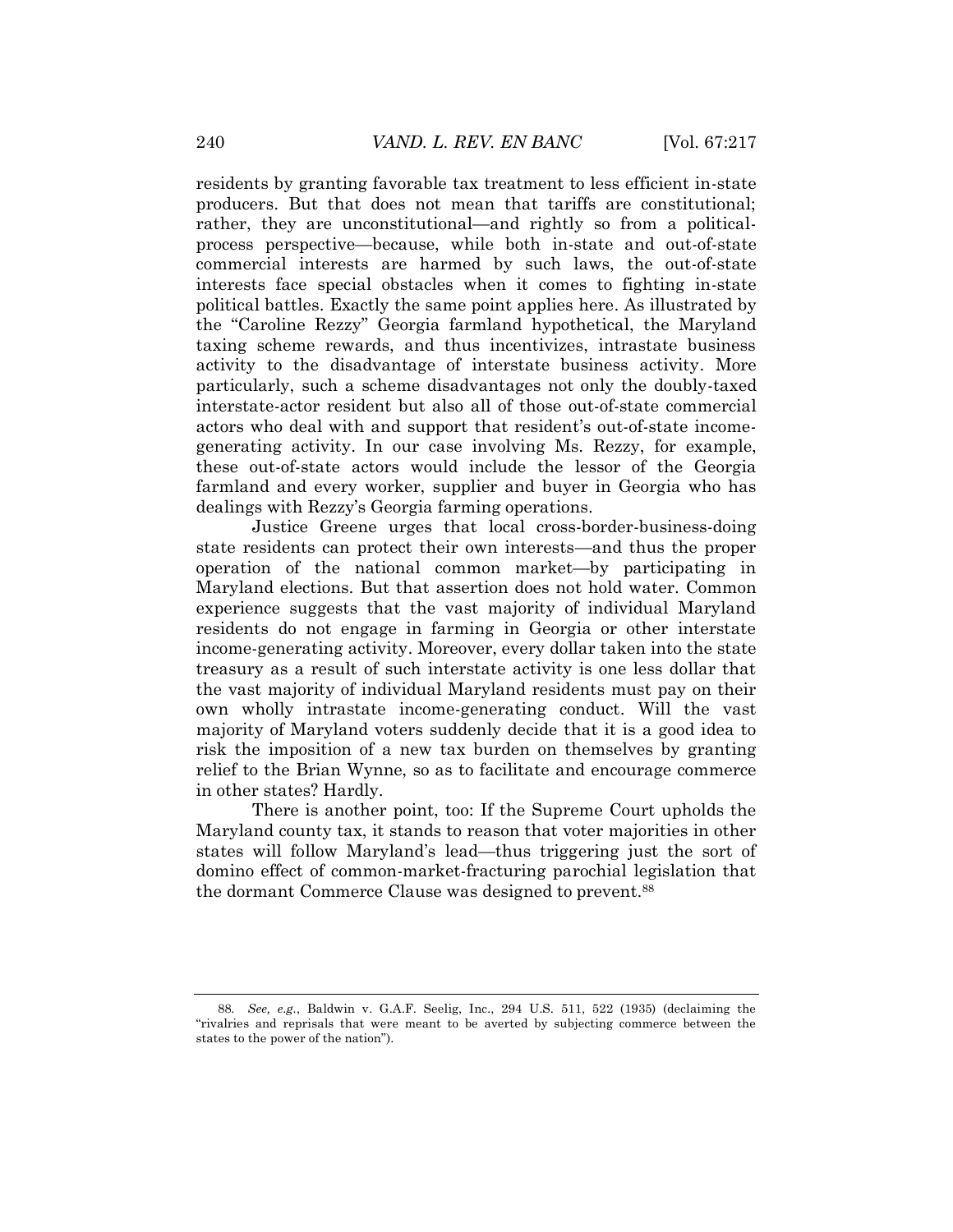# *D. Opposition to the Dormant Commerce Clause*

In a last-gasp effort to defend its challenged law, Maryland argues that any market disruption it causes can be remedied by Congress, so that the Court should stay its hand and uphold the Maryland taxing scheme. This, however, is not an argument for the Maryland taxing scheme. It is an argument against the dormant Commerce Clause principle, because the whole point of that principle is that the Court can and should police self-serving state laws even when the commerce power is dormant—that is, unexercised by Congress. What really matters here is that Congress can revisit Maryland's claims about the merits of its taxing program if and when that program is struck down. In other words, the dormant Commerce Clause doctrine reflects a special measure of judicial moderation precisely because Maryland is not left remediless in the face of judicial intervention.<sup>89</sup> If the Maryland taxing scheme is really a fine taxing scheme despite its obvious common-market-distorting effects, then Maryland—with the support of other fine-taxing-scheme-favoring states—should be able to convince Congress of that fact. That is how the dormant Commerce Clause principle operates.

And so now enters the elephant into the room. Should the dormant Commerce Clause principle be overturned? This question is a large one to say the least—far too large for full treatment here. But the following three paragraphs at least begin to point the way to why the right answer to this question is no.

For starters, the dormant Commerce Clause principle has sturdy roots in the text and history of the Constitution. The authors of *The Federalist*, for example, recognized that some grants of federal power are in their nature exclusive.<sup>90</sup> Building on this idea, as well as the then-understood meaning of the constitutionally operative term "regulate," a unanimous Court launched the dormant Commerce Clause principle in *Gibbons v. Ogden*, reasoning that "[t]here is great force in this argument." <sup>91</sup> The author of *Gibbons* was the great Chief Justice John Marshall himself,<sup>92</sup> whose understanding of the Framers' intentions in this regard sprang in no small part from his first-hand

<sup>89.</sup> *See generally* COENEN, *supra* note 53, at 292–96 (discussing congressional-consent exception to the dormant Commerce Clause rule).

<sup>90.</sup> *See, e.g.,* THE FEDERALIST No. 32 (Alexander Hamilton).

<sup>91.</sup> Gibbons v. Ogden, 22 U.S. (1 Wheat.) 1, 209 (1824).

<sup>92.</sup> *See also* Mayor, Aldermen, & Commonalty of New York v. Miln, 36 U.S. 102, 158 (1837) (Story, J., dissenting) (noting Chief Justice Marshall's endorsement of the dormant Commerce Clause).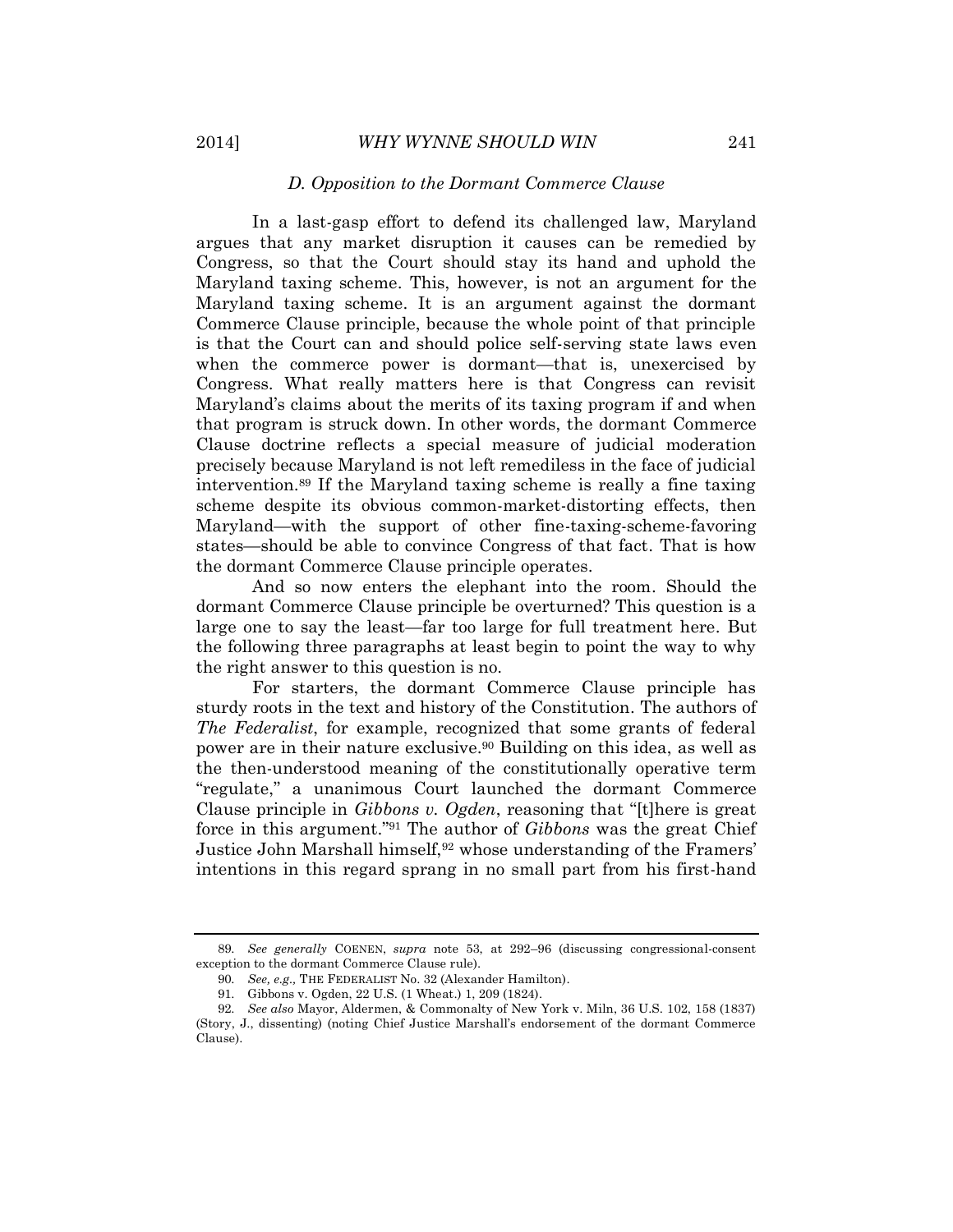personal service as a delegate to the Virginia Ratification Convention.93

Modern-day Justices have not hesitated to look to the "spirit of the Constitution" in extrapolating from it safeguards of state autonomy94—and certainly the Framers did mean for the states to retain significant autonomy within our federal system. But the spirit that lay behind replacing the Articles of Confederation with the Constitution of the United States was not centered on preserving the powers of the states, particularly with regard to local disruptions of free-flowing interstate trade. Indeed, just the opposite is true. James Madison—who is rightly viewed as the "father of the Constitution" wrote, even before the Convention, of the need to establish "*compleat* authority" in the central government "in all cases which require uniformity; such as the regulation of trade . . . ."<sup>95</sup> Reflecting even more directly on the spirit of our founding charter, Alexander Hamilton in *The Federalist No. 22* defended the Commerce Clause as a bulwark against the "interfering and unneighborly regulations of some States *contrary to the true spirit of Union*"—thus condemning the very set of laws at which the dormant Commerce Clause continues to take aim.<sup>96</sup> Critics might say that such passages do not endorse the dormancy principle in explicit terms. But, whether or not that is true, they lend much support to the principle because they endorse the underlying idea of economic union on which it is built. And the case for the doctrine gains still more force when it is recalled that the entire constitutional project was undertaken because of a rising unwillingness to countenance just the sort of self-serving, commerceimpeding state legislation against which the doctrine stands.<sup>97</sup>

<sup>93.</sup> *See, e.g.,* Gregory E. Maggs, *A Concise Guide to the Records of the State Ratifying Conventions as a Source of the Original Meaning of the Constitution,* 2009 U. ILL. L. REV. 457, 477 (2009). For a more extended "originalist" defense of the dormant Commerce Clause that covers some, though not all of the points made here, see Barry Friedman and Daniel T. Deacon, *A Course Unbroken: The Constitutional Legitimacy of the Dormant Commerce Clause*, 97 VA. L. REV. 1877 (2011).

<sup>94.</sup> *See, e.g.,* Nat'l Fed'n of Indep. Bus. v. Sebelius, 132 S. Ct. 2566, 2579 (2012) (citing McCulloch v. Maryland, 17 U.S. (1 Wheat.) 316, 421 (1819)); Garcia v. San Antonio Metro. Transit Auth., 469 U.S. 528, 585 (1985) (O'Connor, J., dissenting) (citing *McCulloch*, 17 U.S. at 421).

<sup>95.</sup> Letter from James Madison to George Washington (Apr. 16, 1987), *reprinted in* 5 THE PAPERS OF GEORGE WASHINGTON: CONFEDERATION SERIES 145–47 (Abbot and Twohig eds. 1997). *See also* 3 THE RECORDS OF THE FEDERAL CONVENTION OF 1787, at 547 (Max Farrand ed. 1937) (setting forth post-Convention reflections of James Madison, in which he noted the Framers' desire for "a general power over Commerce" so as to counteract the "rival, conflicting and angry regulations" of the states that the lack of a centralized control had produced) (quoted in H. P. Hood & Sons, Inc. v. Du Mond, 336 U.S. 525, 534 (1949)).

<sup>96.</sup> THE FEDERALIST NO. 22 (Alexander Hamilton) (emphasis added).

<sup>97.</sup> *See H.P. Hood*, 336 U.S. at 533–35.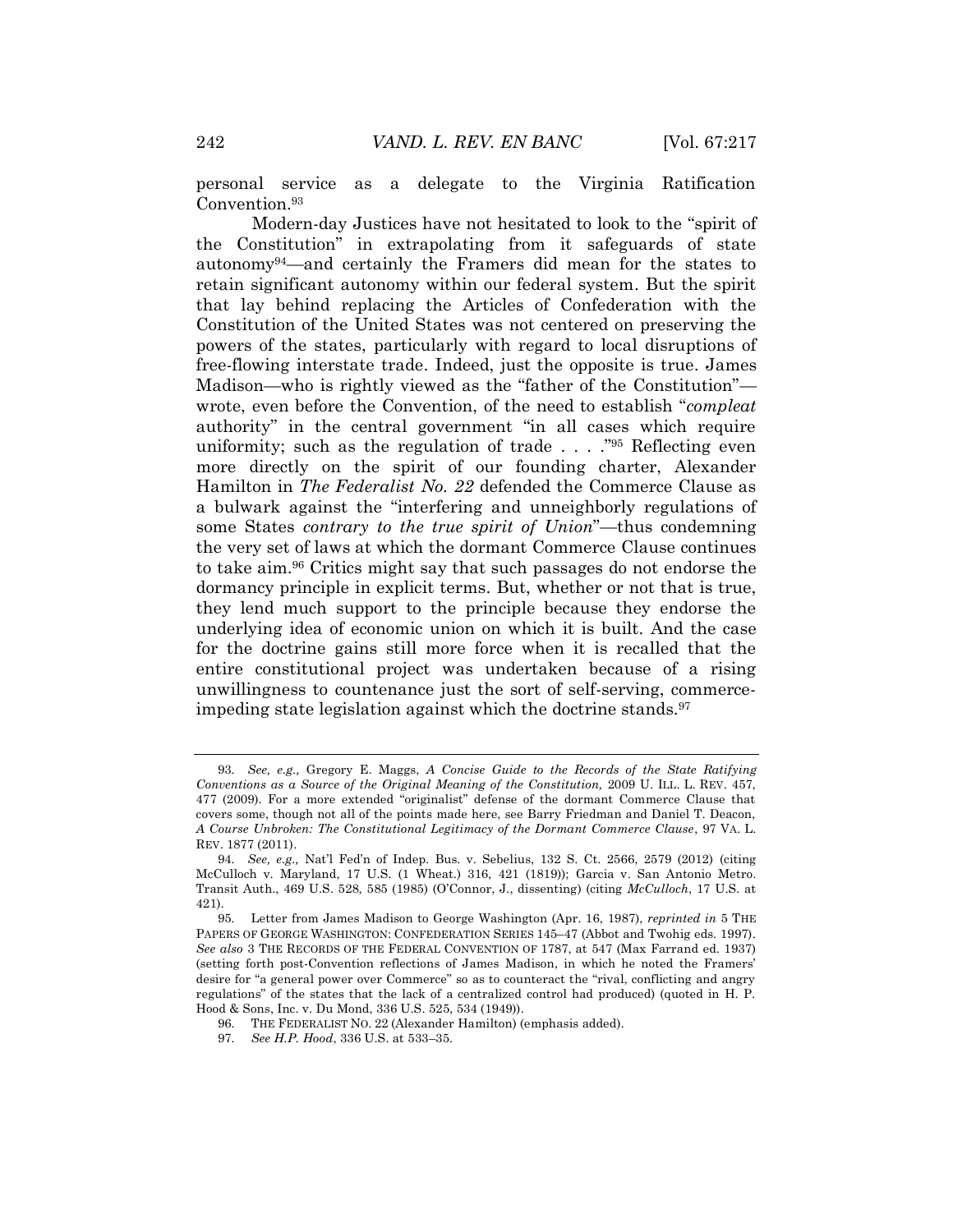In any event, the dormant Commerce Clause principle has won out in the testing ground of our national experience. Over the long course of American history, this guiding norm has held firm at the center of our constitutional law. Should many hundreds of Supreme Court rulings that have safeguarded our national common market now be overturned? Not if our precedents about precedent are honored. Indeed, this is so for at least three reasons. First, if ever there were an instance of a long-accepted and repeatedly reaffirmed rule of constitutional law, it is presented by the dormant Commerce Clause principle;<sup>98</sup> generation after generation of Supreme Court Justices, almost always in unanimous fashion, have joined together in recognizing the controlling nature of this norm.<sup>99</sup> Second, there has been (to put things mildly) extensive reliance on the dormant Commerce Clause rule, as well as on the rich mix of judicial decisions that the rule has spawned. Indeed, it is not too much to say that vast domains of American law have grown up around dormant Commerce Clause doctrine, and that vast domains of private business activity have in turn been shaped both by the general principle of open crossborder commerce and by the many decisional rules and pieces of legislation to which that principle has given rise. In sum, there are present here, in the most extreme degree, precisely the sort of reliance interests that cut sharply against the overruling of judicial precedent.<sup>100</sup> Finally, there is a special reason for the Court not to wield its overruling power in this context. Congress, as we have seen, can displace otherwise operative dormant Commerce Clause doctrine, <sup>101</sup> and it has done just that.<sup>102</sup> Consequently, as with rulings based on statutory interpretation, the Court should hold back in overruling its earlier work in this field because—unlike with ordinary constitutional decision-making—a congressional corrective is at hand.<sup>103</sup>

<sup>98.</sup> *See, e.g.,* Thomas Healy, *Stare Decisis as a Constitutional Requirement*, 104 W. VA. L. REV. 43, 85 (2001).

<sup>99.</sup> Notably, even Chief Justice Taney—the member of the Court most often associated with opposition to the principle—joined the Court's opinion in *Cooley v. Board of Wardens,* 53 U.S. 299 (1851), in which the principle was squarely endorsed.

<sup>100.</sup> *See, e.g.,* Flood v. Kuhn, 407 U.S. 258, 282 (1972).

<sup>101.</sup> *See* COENEN, *supra* note 53, at 292–96.

<sup>102.</sup> *See, e.g.,* Prudential Insurance v. Benjamin, 328 U.S. 408 (1946).

<sup>103.</sup> *See* Quill Corp. v. North Dakota *ex rel.* Heitkamp, 504 U.S. 298, 320 (1992) (Scalia, J. concurring) (reasoning that *stare decisis* principles have "special force" in dormant Commerce Clause cases because "Congress remains free" in this context "to alter what [the Court] has done" (internal quotation marks omitted)).